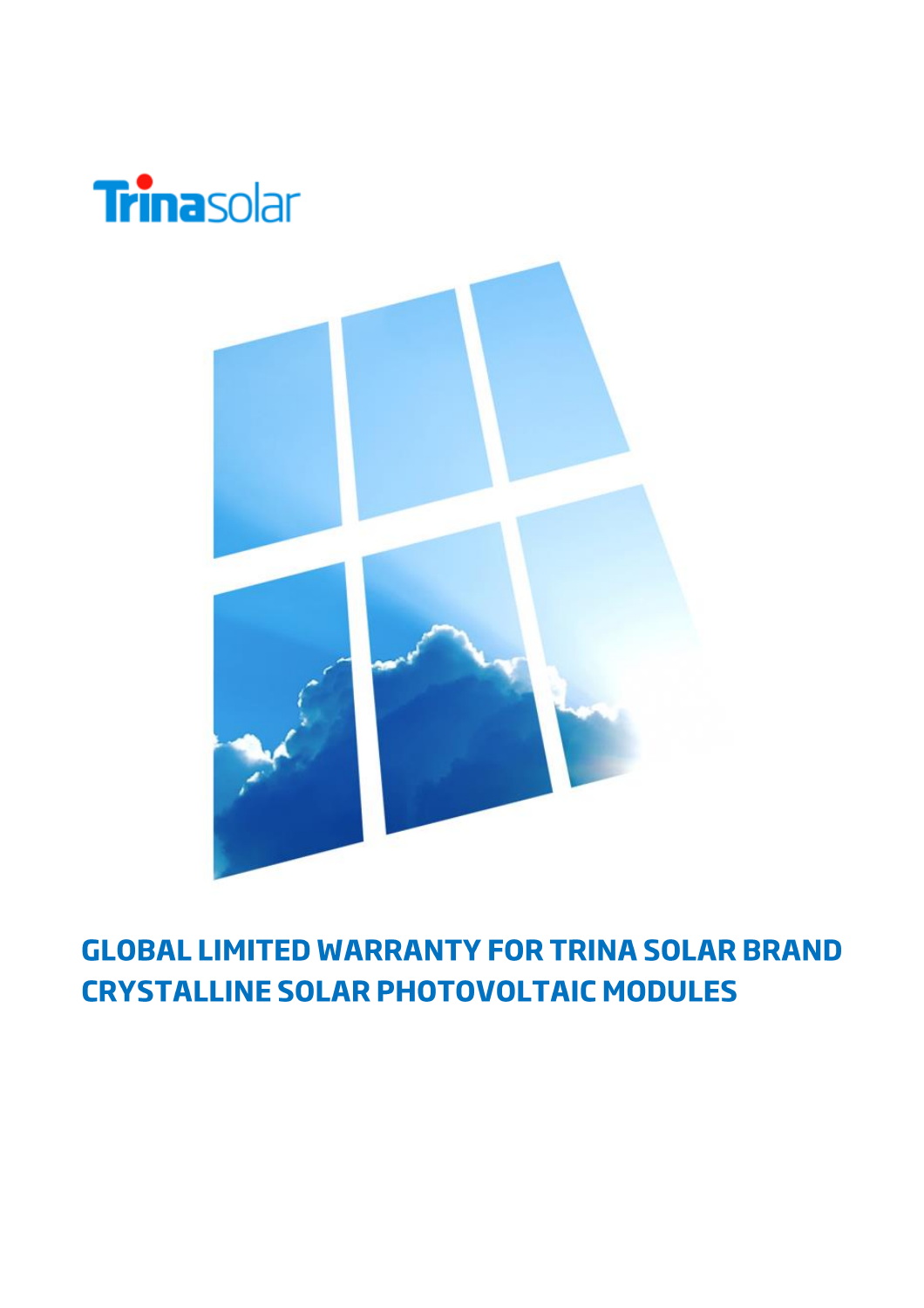# **Table of Contents**

| 1)   |                                                                                                 |
|------|-------------------------------------------------------------------------------------------------|
| 2)   |                                                                                                 |
| 3)   |                                                                                                 |
| 4)   |                                                                                                 |
| 5)   |                                                                                                 |
| 6)   |                                                                                                 |
| 7)   |                                                                                                 |
| 8)   | Claims Procedure, Notice Periods, Expiration of Global Limited Warranty Claims and Limitations9 |
| 9)   |                                                                                                 |
| 10)  |                                                                                                 |
| 11)  |                                                                                                 |
| 12)  |                                                                                                 |
| 13)  |                                                                                                 |
| (14) |                                                                                                 |
| 15)  |                                                                                                 |
| 16)  |                                                                                                 |
| 17)  |                                                                                                 |

Contents of this document are subject to change without notice.<br>For the latest document please refer to Trina Solar official website: www.trinasolar.com. PS-M-0135 Rev. Q Copyright © 01 August, 2021. Trina Solar Co., LtD.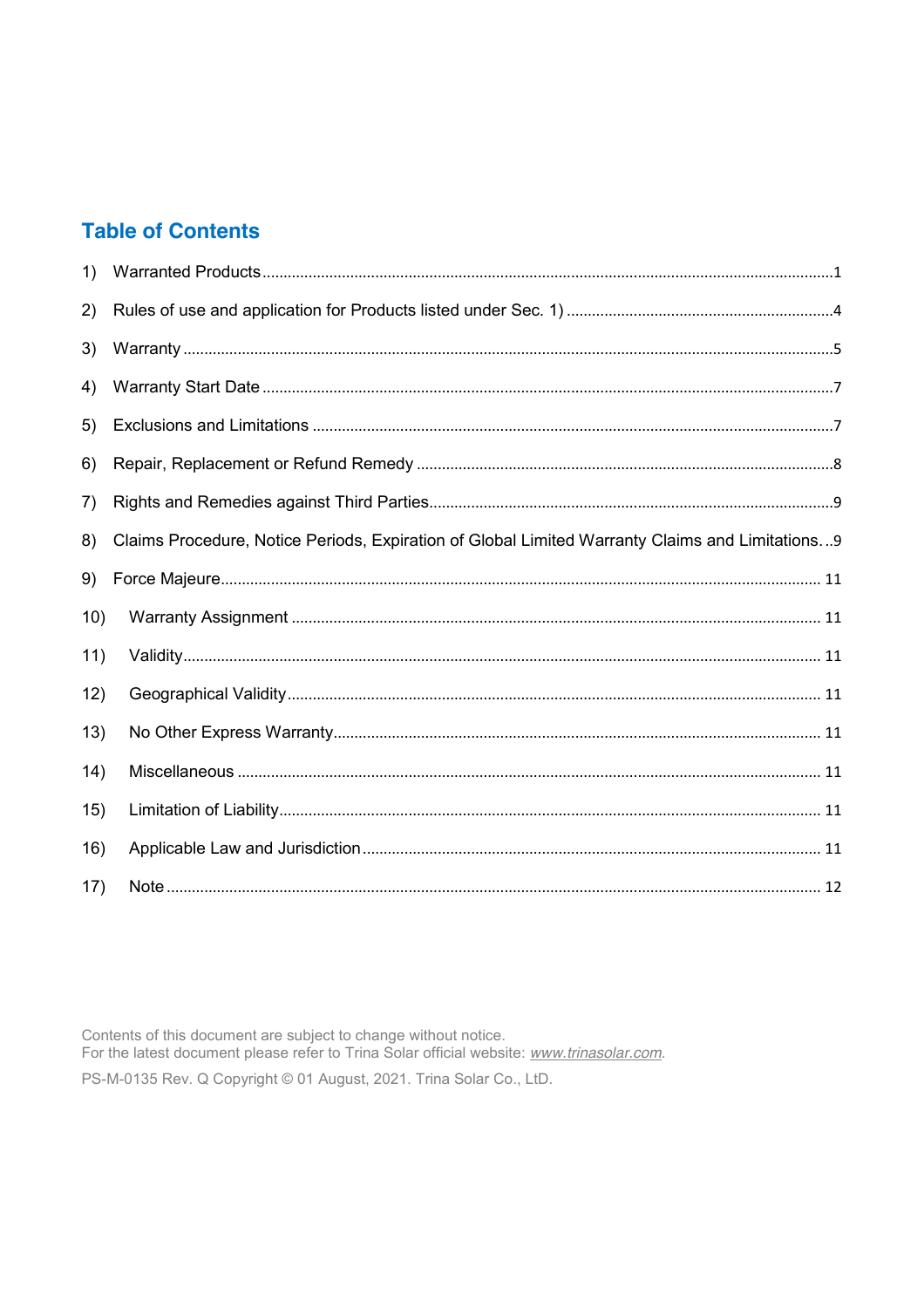# **Global Limited Warranty**

Trina Solar Co., Ltd ("Trina Solar") hereby grants the following Global Limited Warranty to the first customer installing (for its own use) (the "Buyer") any of the specified (and no other) brand models listed below (the "Products"):

### **1) Warranted Products**

This Global Limited Warranty shall only apply to the following Products:

# **a) P-type Poly of Back Sheet Glass Products**

| (i)                  |                      |                      |                      |                      |
|----------------------|----------------------|----------------------|----------------------|----------------------|
| TSM-***PA03          | TSM-***PA05          | TSM-***PA05.05       | TSM-***PA05.08       | TSM-***PA05A         |
| TSM-***PA05A.05      | TSM-***PA05A.08      | TSM-***PA14          | TSM-***PA14A         | TSM-***PA05.002      |
| TSM-***PA05.052      | TSM-***PA05.082      | <b>TSM-***PC03</b>   | <b>TSM-***PC05</b>   | TSM-***PC05.01       |
| TSM-***PC05.05       | TSM-***PC05.08       | TSM-***PC05A         | TSM-***PC05A.05      | TSM-***PC05A.08      |
| TSM-***PC05B         | TSM-***PC05B.05      | TSM-***PC05B.08      | TSM-***PC14          | TSM-***PC14.08       |
| TSM-***PC14A         | TSM-***PC05A.002     | TSM-***PC05A.052     | TSM-***PC05A.082     | TSM-***PC05A.003     |
| TSM-***PC14.002      | TSM-***PC14.082      | TSM-***PC06          | TSM-***PC06.08       | TSM-***PC05A.08(II)  |
| TSM-***PC14(II)      | TSM-***PC14.08(II)   | TSM-***PC05A.002(II) | TSM-***PC05A.052(II) | TSM-***PC05A.082(II) |
| TSM-***PC14.002(II)  | TSM-***PC14.082(II)  | TSM-***PD05          | TSM-***PD05.05       | TSM-***PD05.08       |
| TSM-***PD05.50       | TSM-***PD05.002      | TSM-***PD05.052      | TSM-***PD05.082      | TSM-***PD14          |
| TSM-***PD14.08       | TSM-***PD14.002      | TSM-***PD05(II)      | TSM-***PD05.05(II)   | TSM-***PD05.08(II)   |
| TSM-***PD14(II)      | TSM-***PD14.08(II)   | TSM-***PD05.00S      | TSM-***PD05.05S      | TSM-***PD05.08S      |
| TSM-***PD05.05U      | TSM-***PD05.08U      | TSM-***PD05.00C      | TSM-***PD05.05C      | TSM-***PD05.08C      |
| TSM-***PD05.00D      | TSM-***PD05.05D      | TSM-***PD05.08D      | TSM-***PD14.00C      | TSM-***PE05A         |
| TSM-***PE05A.08      | TSM-***PE14A         | TSM-***PE14A.08      | TSM-***PE05A(II)     | TSM-***PE05A.08(II)  |
| TSM-***PE14A(II)     | TSM-***PE14A.08(II)  | TSM-***PE05H         | TSM-***PE05H.08      | TSM-***PE14H         |
| TSM-***PE14H.08      | TSM-***PD05H         | TSM-***PD14H         | TSM-***PD05HB.09     | TSM-***PE15H         |
| TSM-***PE15H.08      | TSM-***PE15H.09      | TSM-***PE06H         | TSM-***PE06H.08      | TSM-***PE06H.09      |
| <b>TSM-***PE15A</b>  | TSM-***PE15A.08      | TSM-***PE15A.09      | TSM-***PE06A         | TSM-***PE06A.08      |
| TSM-***PE06A.09      | TSM-***PD06H         | TSM-***PD06H.05      | TSM-***PD06H.08      | TSM-***PD06H.09      |
| TSM-***PD15H         | TSM-***PD15H.08      | TSM-***PD15H.09      | TSM-***PC06A         |                      |
|                      |                      |                      |                      |                      |
| (ii)                 |                      |                      |                      |                      |
| TSM-***PA05.10       | TSM-***PA05.15       | TSM-***PA05.18       | TSM-***PA05A.10      | TSM-***PA05A.15      |
| TSM-***PA05A.18      | TSM-***PC05.10       | TSM-***PC05.15       | TSM-***PC05.18       | TSM-***PC05A.10      |
| TSM-***PC05A.15      | TSM-***PC05A.18      | TSM-***PC05A.10(II)  | TSM-***PC05A.15(II)  | TSM-***PC05A.18 (II) |
| TSM-***PD05.T0       | T TSM-***PD05.T8     | TSM-***PD05.10       | TSM-***PD05.15       | TSM-***PD05.18       |
| TSM-***PD14.T0       | TSM-***PD14.T8       | TSM-***PD14.10       | TSM-***PD14.15       | TSM-***PD14.18       |
| TSM-***PD05.T0(II)   | TSM-***PD05.T8(II)   | TSM-***PD14.T0(II)   | TSM-***PD14.T8(II)   | TSM-***PE05A.T0      |
| TSM-***PE05A.T8      | TSM-***PE05A.T9      | TSM-***PE14A.T0      | TSM-***PE14A.T8      | TSM-***PE14A.T9      |
| TSM-***PE14B.T0      | TSM-***PE14B.T8      | TSM-***PE14B.T9      | TSM-***PE14B.T0(II)  | TSM-***PE14B.T8(II)  |
| TSM-***PE14B.T9(II)  | TSM-***PE14HB.T0     | TSM-***PE14HB.T8     | TSM-***PE14HB.T9     | TSM-***PE14HB.T0(II) |
| TSM-***PE14HB.T8(II) | TSM-***PE14HB.T9(II) | TSM-***PE05A.T0(II)  | TSM-***PE05A.T8(II)  | TSM-***PE05A.T9(II)  |
| TSM-***PE14A.T0(II)  | TSM-***PE14A.T8(II)  | TSM-***PE14A.T9(II)  | TSM-***PE05H.T0      | TSM-***PE05H.T8      |
| TSM-***PE05H.T9      | TSM-***PE05H.T0(II)  | TSM-***PE05H.T8(II)  | TSM-***PE05H.T9(II)  | TSM-***PE14H.T0      |
| TSM-***PE14H.T8      | TSM-***PD05H.T0      | TSM-***PD05H.T8      | TSM-***PD14H.T0      | TSM-***PD14H.T8      |
| TSM-***PD05HB.T9     | TSM-***PE15H.T0      | TSM-***PE15H.T8      | TSM-***PE15H.T9      | TSM-***PE06H.T0      |
| TSM-***PE06H.T8      | TSM-***PE06H.T9      | TSM-***PE06H.T0(II)  | TSM-***PE06H.T8(II)  | TSM-***PE06H.T9(II)  |
| TSM-***PE15A.T0      | TSM-***PE15A.T8      | TSM-***PE15A.T9      | TSM-***PE06A.T0      | TSM-***PE06A.T0      |
| TSM-***PE06A.T8      | TSM-***PE06A.T9      | TSM-***PD06H.T0      | TSM-***PD06H.T8      | TSM-***PD06H.T9      |
| TSM-***PD15H.T0      | TSM-***PD15H.T8      | TSM-***PD15H.T9      |                      |                      |
|                      |                      |                      |                      |                      |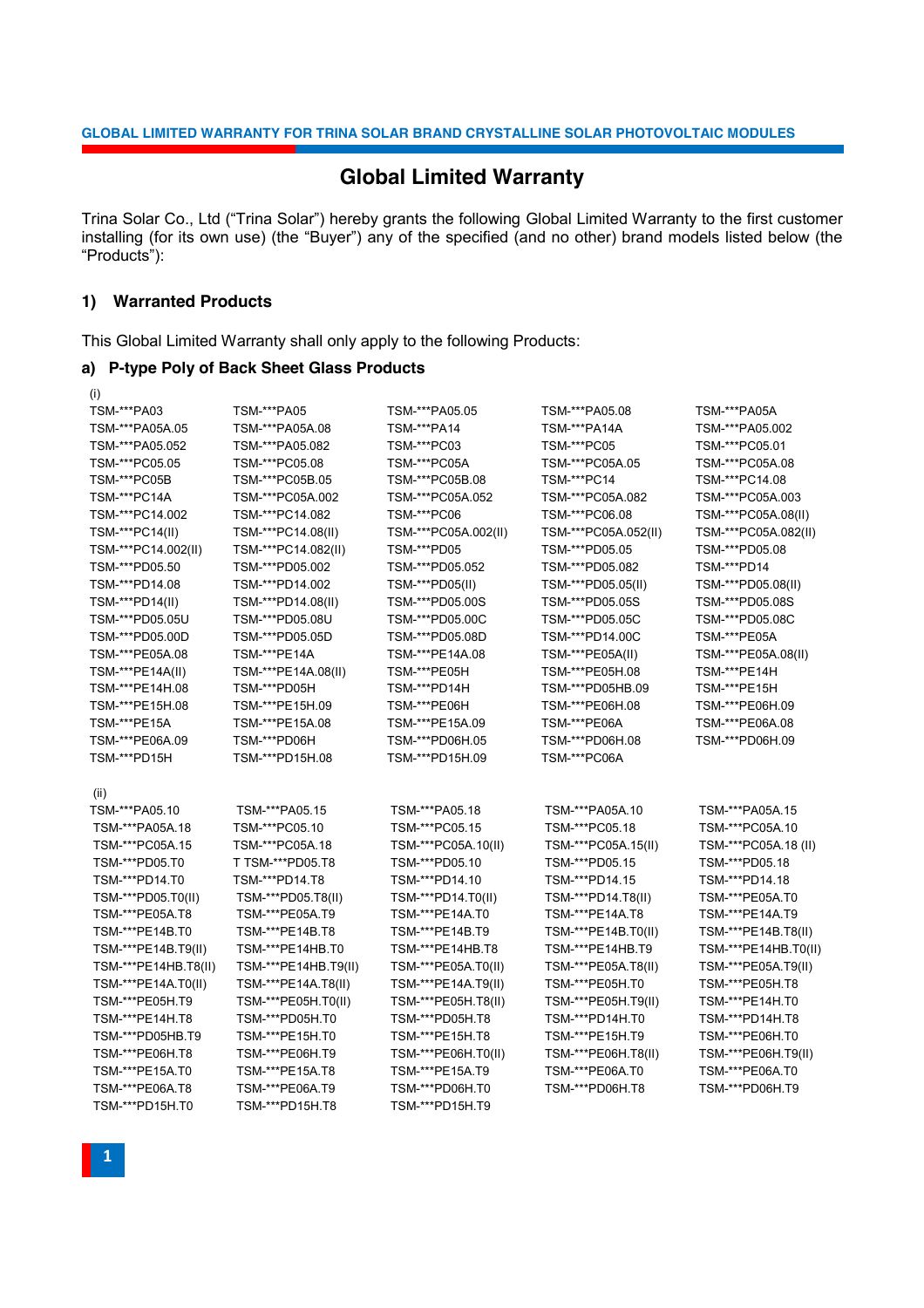# Trinasolar

# **b) P-type Mono PERC of Back Sheet Glass Products**

| (1)                      |                      |                      |                      |                       |
|--------------------------|----------------------|----------------------|----------------------|-----------------------|
| TSM-***DA01              | TSM-***DA01.05       | TSM-***DA01A         | TSM-***DA01A.05      | TSM-***DA01A.08       |
| TSM- ***DA03             | TSM-***DA05          | TSM- ***DA01A.002    | TSM-***DA01A.052     | TSM-***DA01A.082      |
| TSM-***DC01              | TSM-***DC01.01       | TSM-***DC01.05       | TSM-***DC01A         | TSM-***DC01A.05       |
| TSM-DC01A.08             | TSM-***DC03          | TSM-***DC05          | TSM-***DC80          | TSM-***DC80.08        |
| TSM-***DC01A.002         | TSM-***DC01A.052     | TSM-***DC01A.082     | TSM-***DC05A         | TSM-***DC05A.05       |
| TSM-***DC05A.08          | TSM-***DC05A.002     | TSM-***DC05A.052     | TSM***DC05A.082      | TSM-***DC06           |
| TSM- ***DC06.08          | TSM-***DC03A(II)     | TSM-***DC03A.05(II)  | TSM-***DC03A.08(II)  | TSM-***DC05A(II)      |
| TSM-***DC05A.05(II)      | TSM-***DC05A.08(II)  | TSM-***DC05A.002(II) | TSM-***DC05A.052(II) | TSM- ***DC05A.082(II) |
| TSM-***DC06.08(II)       | TSM-***DD05A(II)     | TSM-***DD05A.05(II)  | TSM-***DD05A.08(II)  | TSM-***DD14A(II)      |
| TSM-***DD14A.08(II)      | TSM-***DD05A.052(II) | TSM-***DD05A.082(II) | TSM-***DD05A.05S(II) | TSM-***DD05A.08S(II)  |
| TSM-***DD05A.05U(II)     | TSM-***DD05A.08U(II) | TSM-***DE05A(II)     | TSM-***DE05A.08(II)  | TSM-***DE14A(II)      |
| TSM-***DE14A.08(II)      | TSM-***DE05H(II)     | TSM-***DE05H.08(II)  | TSM-***DE14H(II)     | TSM-***DE14H.08(II)   |
| TSM-***DD05H(II)         | TSM-***DD14H(II)     | TSM-***DE06H(II)     | TSM-***DE06H.08(II)  | TSM-***DE06H.09(II)   |
| TSM-***DE06M(II)         | TSM-***DE06M.09(II)  | TSM-***DE15H(II)     | TSM-***DE15H.08(II)  | TSM-***DE15H.09(II)   |
| TSM-***DE15M(II)         | TSM-***DE15M.08(II)  | TSM-***DE15M.09(II)  | TSM-***DE06A(II)     | TSM-***DE06A.08(II)   |
| TSM-***DE06A.09(II)      | TSM-***DE15A(II)     | TSM-***DE15A.08(II)  | TSM-***DE15A.09(II)  | TSM-***DD15M (II)     |
| TSM-***DD15M.08 (II)     | TSM-***DD15M.09 (II) | TSM-***DD06M (II)    | TSM-***DD06H(II)     | TSM-***DD06H.05 (II)  |
| TSM-***DD06H.08(II)      | TSM-***DD15H(II)     | TSM-***DD15H.05(II)  | TSM-***DD15H.08(II)  | TSM-***DE15X(II)      |
| TSM-***PE15H(II)         | TSM-***PE06H(II)     | TSM-***PE15M(II)     | TSM-***PE06M(II)     |                       |
| TSM-***PE08H(II)         | TSM-***PE17M(II)     | TSM-***PE08M(II)     |                      | TSM-***PE17H(II)      |
|                          |                      |                      |                      |                       |
| (II)                     |                      |                      |                      |                       |
| TSM-***DA01A.10          | TM-***DA01A.15       | TSM-***DA01A.18      | TSM-***DC01A.10      | TSM-***DC01A.15       |
| TSM-***DC01A.18          | TSM-***DD05A.T0(II)  | TSM-***DD05A.T8(II)  | TSM-***DD14A.T0(II)  | TSM-***DD14A.T8(II)   |
| TSM-***DE05A.T0(II)      | TSM-***DE05A.T8(II)  | TSM-***DE05A.T9(II)  | TSM-***DE14A.T0(II)  | TSM-***DE14A.T8(II)   |
| TSM-***DE14A.T9(II)      | TSM-***DE14B.T0(II)  | TSM-***DE14B.T8(II)  | TSM-***DE14B.T9(II)  | TSM-***DE05H.T0(II)   |
| TSM-***DE05H.T8(II)      | TSM-***DE14H.T0(II)  | TSM-***DE14H.T8(II)  | TSM-***DE14H.T9(II)  | TSM-***DD05H.T0(II)   |
| TSM-***DD05H.T8(II)      | TSM-***DD14H.T0(II)  | TSM-***DD14H.T8(II)  | TSM-***DE06H.T0(II)  | TSM-***DE06H.T8(II)   |
| TSM-***DE06H.T9(II)      | TSM-***DE06H.18(II)  | TSM-***DE06M.T0(II)  | TSM-***DE06M.T8(II)  | TSM-***DE06M.T9(II)   |
| TSM-***DD06M.T8(II)      | TSM-***DE15H.T0(II)  | TSM-***DE15H.T8(II)  | TSM-***DE15H.T9(II)  | TSM-***DE15M.T0(II)   |
| TSM-***DE15M.T8(II)      | TSM-***DE15M.T9(II)  | TSM-***DE06A.T0(II)  | TSM-***DE06A.T8(II)  | TSM-***DE06A.T9(II)   |
| TSM-***DE15A.T0(II)      | TSM-***DE15A.T8(II)  | TSM-***DE15A.T9(II)  | TSM-***DE15B.T0(II)  | TSM-***DE15B.T8(II)   |
| TSM-***DE15B.T9(II)      | TSM-***DD15M.T0(II)  | TSM-***DD15M.T8(II)  | TSM-***DD15M.T9(II)  | TSM-***DD06M.18(II)   |
| TSM-***DD06M.T0(II)      | TSM-***DD06M.T8(II)  | TSM-***DD06M.T9(II)  | TSM-***DD06H.T0(II)  | TSM-***DD06H.T9(II)   |
| TSM-***DD06H.T8(II)      | TSM-***DD06H.18(II)  | TSM-***DD06A.T0(II)  | TSM-***DD06A.T8(II)  | TSM-***DD06A.T9(II)   |
| TSM-***DD15A.T0(II)      | TSM-***DD15A.T8(II)  | TSM-***DD15A.T9(II)  | TSM-***PE15H.T0(II)  | TSM-***PE06H.T0(II)   |
| TSM-***PE15M.T0(II)      | TSM-***PE06M.T0(II)  | TSM-***PE17H.T0(II)  | TSM-***PE08H.T0(II)  | TSM-***PE17M.T0(II)   |
| TSM-***PE08M.T0(II)      |                      |                      |                      |                       |
|                          |                      |                      |                      |                       |
| (iii)                    |                      |                      |                      |                       |
| TSM-***DD06M.05(II)      | TSM-***DE06M.05(II)  | TSM-***DE06X.05(II)  | TSM-***DD06X.05(II)  | TSM-***DE09.05        |
| TSM-***DD09.05           |                      |                      |                      |                       |
|                          |                      |                      |                      |                       |
| (iv)<br>TSM-***DE08M(II) | TSM-***DD08M(II)     | TSM-***DE17M(II)     | TSM-***DD17M(II)     | TSM-***DE17M.08(II)   |
| TSM-***DD17M.08(II)      | TSM-***DE18M(II)     | TSM-***DD18M(II)     | TSM-***DE21          | TSM-***DE21.08        |
| TSM-***DD21              | TSM-***DD21.08       | TSM-***DE19          | TSM-***DE19.08       | TSM-***DD19           |
| TSM-***DD19.08           | TSM-***DE20          | TSM-***DE20.08       | TSM-***DD20          | TSM-***DD20.08        |
| TSM-***DE18              | TSM-***DE18.08       | TSM-***DD18          | TSM-***DD18.08       | TSM-***DD09           |
| TSM-***DE15V(II)         | TSM-***DE09          | TSM-***DE15MB(II)    | TSM-***DE171H(II)    | TSM-***DC082H.08(II)  |
|                          |                      |                      |                      |                       |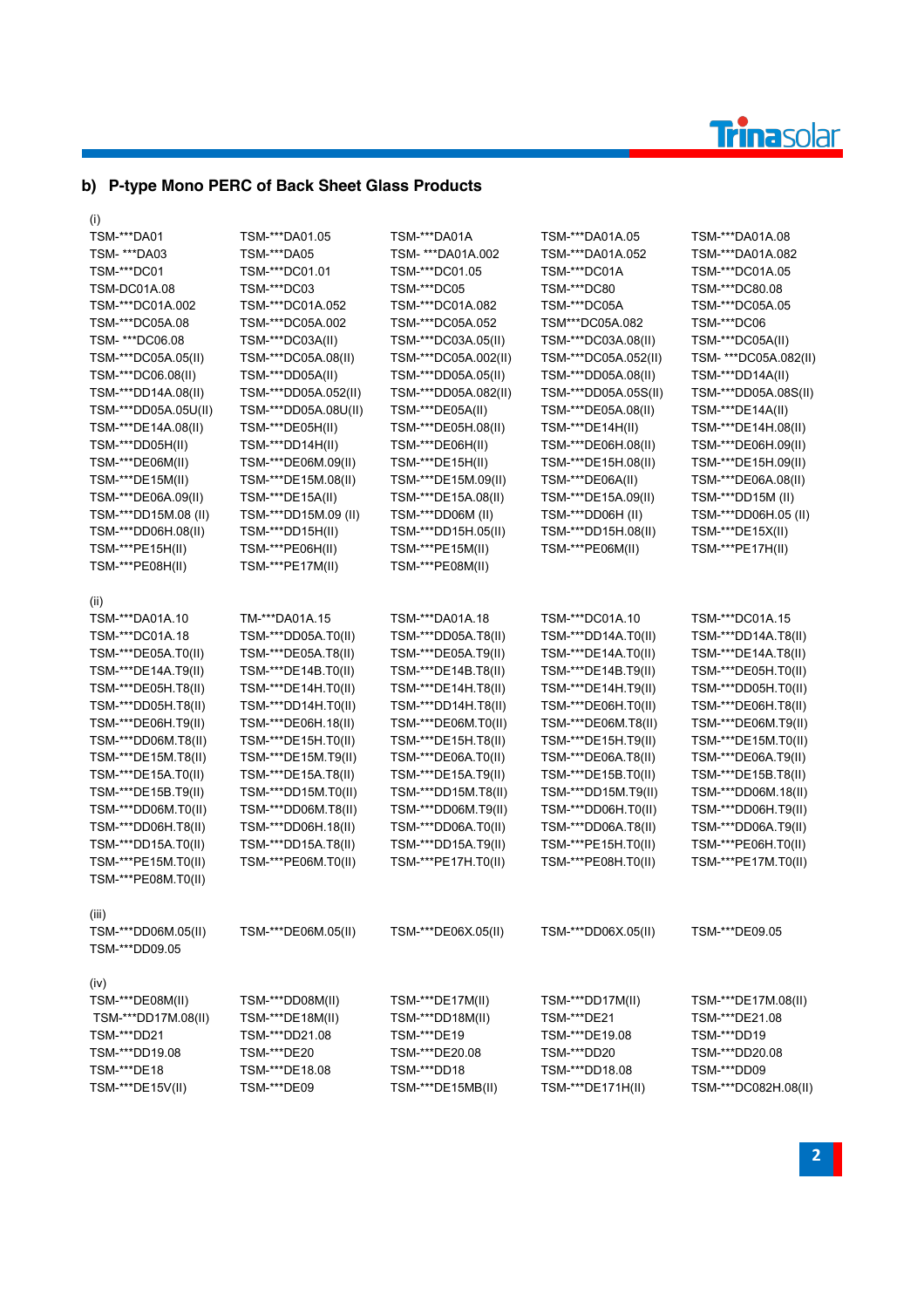| (i)                  |                       |                       |                      |                      |
|----------------------|-----------------------|-----------------------|----------------------|----------------------|
| TSM-***DEG5C.07(II)  | TSM-***DEG14C.07(II), | TSM-***DEG5C(II)      | TSM-***DEG14C(II)    | TSM-***DEG5HC(II)    |
| TSM-***DEG5HC.07(II) | TSM-***DEG14HC(II)    | TSM-***DEG14HC.07(II) | TSM-***DEG15HC(II)   | TSM-***DEG15MC(II)   |
| TSM-***DEG6HC(II)    | TSM-***DEG6MC(II)     | TSM-***DEG15C(II)     | TSM-***DEG15C.07(II) |                      |
| (ii)                 |                       |                       |                      |                      |
| TSM-***DEG5C.27(II)  | TSM-***DEG14C.27(II)  | TSM-***DEG5C.20(II)   | TSM-***DEG14C.20(II) | TSM-***DEG5HC.20(II) |
|                      |                       |                       |                      |                      |

# **e) P-type Mono PERC of Duomax Twin Products**

| TSM-***DEG40.07(II)  | TSM-***DEG5(II)      | TSM-***DEG5.07(II)   | TSM-***DEG14(II)     | TSM-**DEG14.07(II)   |
|----------------------|----------------------|----------------------|----------------------|----------------------|
| TSM-***DEG40.47(II)  | TSM-***DEG5.40(II)   | TSM-***DEG5.47(II)   | TSM-***DEG14.40(II)  | TSM-***DEG14.47(II)  |
| TSM-***DEG5H(II)     | TSM-***DEG14H(II)    | TSM-***DEG5H(II)     | TSM-***DEG5H.40(II)  | TSM-***DEG5H.07(II)  |
| TSM-***DEG5H.47(II)  | TSM-***DEG14H(II)    | TSM-***DEG14H.40(II) | TSM-***DEG14H.07(II) | TSM-***DEG14H.47(II) |
| TSM-***DEG6H(II)     | TSM-***DEG6M(II)     | TSM-***DDG6M(II)     | TSM-***DEG15H(II)    | TSM-***DEG15M(II)    |
| TSM-***DDG6H(II)     | TSM-***DEG6(II)      | TSM-***DEG15(II)     |                      |                      |
| (ii)                 |                      |                      |                      |                      |
| TSM-***DEG14.20(II)  | TSM-***DEG5.20(II)   | TSM-***DEG5.27(II)   | TSM-***DEG5H.20(II)  | TSM-***DEG5H.27(II)  |
| TSM-***DEG14H.20(II) | TSM-***DEG14H.27(II) | TSM-***DEG6H.20(II)  | TSM-***DEG6M.20(II)  | TSM-***DEG15H.20(II) |
| TSM-***DEG15M.20(II) | TSM-***DDG6M.20(II)  | TSM-***DDG6H.20(II)  | TSM-***DEG6.20(II)   | TSM-***DEG15.20(II)  |
| (iii)                |                      |                      |                      |                      |
| TSM-***DEG8M.20(II)  | TSM-***DEG17M.20(II) | TSM-***DEG18M.20(II) |                      |                      |

# **d) P-type Mono PERC of Duomax Products**

| TSM-***PDG5           | TSM-***PDG5.07      | TSM-***PDG5.50      | TSM-***PEG5          | TSM-***PEG5.07       |
|-----------------------|---------------------|---------------------|----------------------|----------------------|
| TSM-***PEG5.50        | TSM-***PEG14        | TSM-***PEG14(II)    | TSM-***PEG40.40      | TSM-***PEG40.47      |
| TSM-***PEG40.07       | TSM-***PEG5.40      | TSM-***PEG5.47      | TSM-***PEG14.40      | TSM-***PEG14.47      |
| TSM-***PEG5H          | TSM-***PEG14H       | TSM-***PEG5H.40     | TSM-***PEG5H.07      | TSM-***PEG5H.47      |
| TSM-***PEG14H.40      | TSM-**PEG14H.07     | TSM-***PEG14H.47    | TSM-***PEG5H(II)     | TSM-***PEG5H.40(II)  |
| TSM-***PEG5H.07(II)   | TSM-***PEG5H.47(II) | TSM-***PEG14H(II)   | TSM-***PEG14H.40(II) | TSM-***PEG14H.07(II) |
| TSM-***PEG14H.47(II)  | TSM-***PEG15H       | TSM-***PEG15        | TSM-***PEG15H(II)    | TSM-***PEG15(II)     |
| TSM-***PEG6H          | TSM-***PEG6         | TSM-***PEG6(II)     | TSM-***PEG15M(II)    | TSM-***PEG6M (II)    |
| (ii)                  |                     |                     |                      |                      |
| TSM-***PEG5.20        | TSM-***PEG5.27      | TSM-***PEG14.20     | TSM-**PEG5H.20       | TSM-***PEG5H.27      |
| TSM-***PEG14H.20      | TSM-***PEG14H.27    | TSM-***PEG5H.20(II) | TSM-***PEG5H.27(II)  | TSM-***PEG14H.20(II) |
| TSM-***PEG14H.27((II) | TSM-***PEG15H.20    | TSM-***PEG15.20     | TSM-***PEG15H.20(II) | TSM-***PEG15.20(II)  |
| TSM-***PEG6H.20       | TSM-***PEG6.20      | TSM-***PEG6.20(II)  |                      |                      |

# **c) P-type Polycrystalline of Duomax Products**

(i)

(i)

| TSM-***DE17M.T0(II)  | TSM-***DD08M.T0(II)  | TSM-***DD17M.T0(II) | TSM-***DE08M.T8(II)  |
|----------------------|----------------------|---------------------|----------------------|
| TSM-***DD08M.T8(II)  | TSM-***DD17M.T8(II)  | TSM-***DE18M.T0(II) | TSM-***DD18M.T0(II)  |
| TSM-***DD18M.T8(II)  |                      |                     |                      |
|                      |                      |                     |                      |
|                      |                      |                     |                      |
| TSM-***DD06XC.08(II) | TSM-***DE09.08       | TSM-*** DD09.08     | TSM-*** DD08M.08(II) |
| TSM-*** DD06M.08(II) | TSM-*** DE06M.08(II) | TSM-***DE18M.08(II) | TSM-***DD18M.08(II)  |
|                      |                      |                     |                      |

**GLOBAL LIMITED WARRANTY FOR TRINA SOLAR BRAND CRYSTALLINE SOLAR PHOTOVOLTAIC MODULES**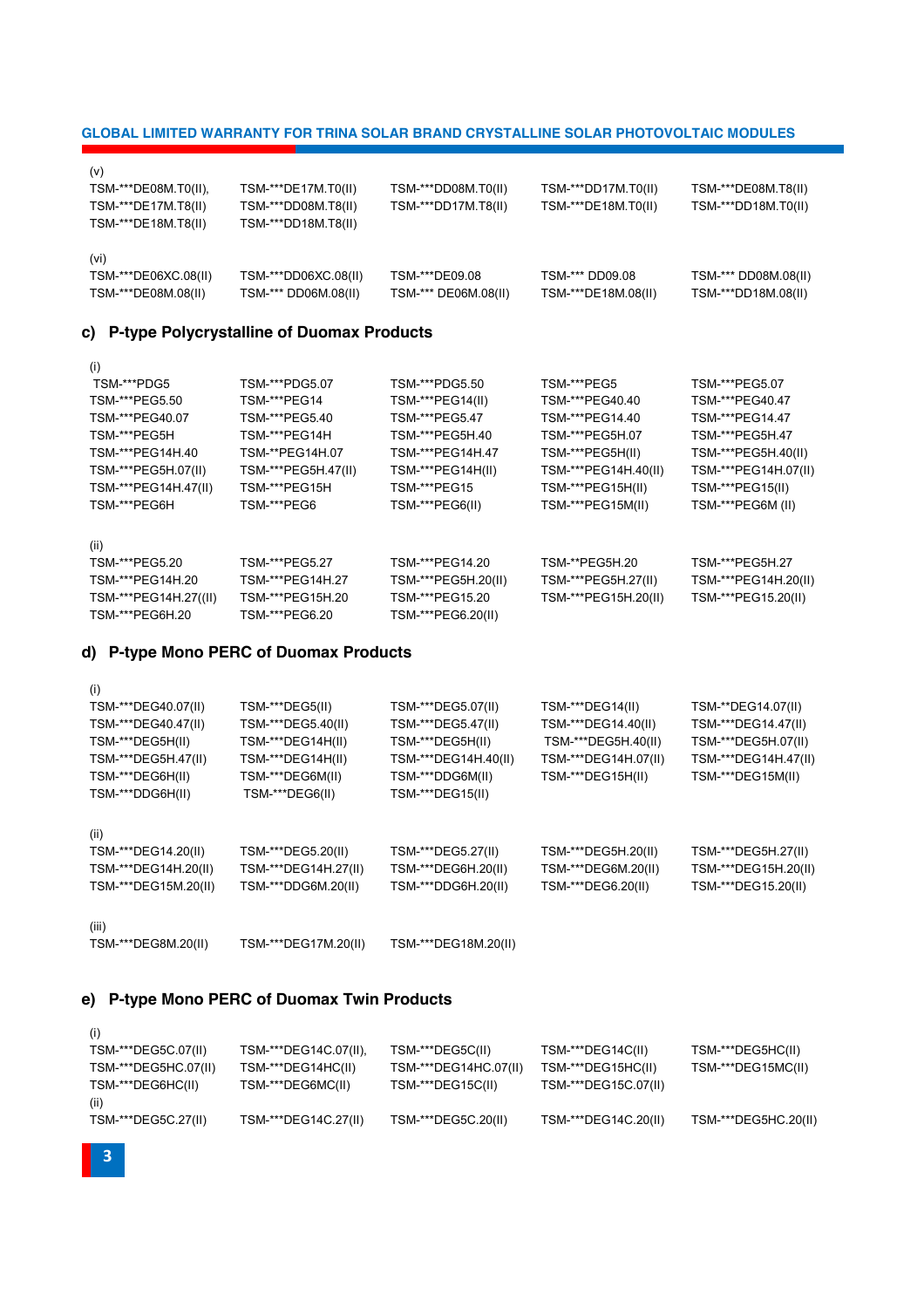

| TSM-***DEG5HC.27(II)<br>TSM-***DEG6HC.20(II)<br>TSM-***DEG15C.20(II)                            | TSM-***DEG14HC.20(II)<br>TSM-***DEG6MC.20(II)<br>TSM***DEG15MC.27(II) | TSM-***DEG14HC.27(II)<br>TSM-***DEG6C.20(II)                  | TSM-***DEG15HC.20(II)<br>TSM-***DEG6C.20(II)               | TSM-***DEG15MC.20(II)<br>TSM-***DEG15C(II)               |
|-------------------------------------------------------------------------------------------------|-----------------------------------------------------------------------|---------------------------------------------------------------|------------------------------------------------------------|----------------------------------------------------------|
| (iii)<br>TSM-***DEG8MC.20 (II)<br>TSM-***DDG21C.20<br>TSM-***DDG19C.28<br>TSM-***DEG15VC.20(II) | TSM-***DEG17MC.20(II)<br>TSM-***DDG21C.28<br>TSM-***DEG20C.20         | TSM-***DEG18MC.20(II)<br>TSM-***DEG19C.20<br>TSM-***DEG20C.28 | TSM-*** DEG21C.20<br>TSM-*** DEG19C.28<br>TSM-***DDG20C.20 | TSM-***DEG21C.28<br>TSM-***DDG19C.20<br>TSM-***DDG20C.28 |

# **f) N-type Mono of Duomax Twin Products**

```
(i)
TSM-***NEG16MC(II) TSM-***NEG7MC(II)
(ii)
TSM-***NEG15MC.20(II) TSM-***NEG16MC.20(II) TSM-***NEG7MC.20(II) TSM-***NEG15XC.20(II)
```
*Note:* The "\*\*\*" placeholder stands in each case for the power indication set out in the relevant Product Data Sheet (for example "TSM-285PE06H").

# **2) Rules of use and application for Products listed under Sec. 1)**

Trina Solar has set out certain rules of use and application for the Products (please see Appendix: "Rules of application for climatic modules") to ensure the functionality, durability and performance under different climatic circumstances.

Only for Products listed under Sec. 1) c), d), e), f) can be installed on water surface floating systems;

For Products not used in accordance with the rules determined in this Appendix, Trina Solar will not undertake this limited Warranty. Any consequences, risks, losses or damages caused by any violations of the Buyer to the "Rules of application for climatic modules" shall be borne by the Buyer solely.

|    | <b>Environment</b>                                                 | <b>Temperature</b>                                                                          | <b>Relative Humidity</b>                                          | <b>Irradiance</b><br>kwh/m2 |
|----|--------------------------------------------------------------------|---------------------------------------------------------------------------------------------|-------------------------------------------------------------------|-----------------------------|
| 1) | <b>High temperature</b><br>and high humidity<br>area               | Annual average temperature $> 23^{\circ}$ C<br>Monthly minimum temperature $> 18^{\circ}$ C | Annual average $RH > 70\%$<br>Monthly minimum average RH ><br>60% |                             |
| 2) | <b>High temperature</b><br>difference and high<br>irradiation area | Desert and gobi region                                                                      |                                                                   | >1800                       |
| 3) | Gelid area (Low<br>irradiation)                                    | $<$ -10°C (Monthly minimum<br>temperature)                                                  |                                                                   | < 1400                      |
| 4) | <b>Normal</b>                                                      | Not listed in Nr. 1 to 3 before                                                             |                                                                   |                             |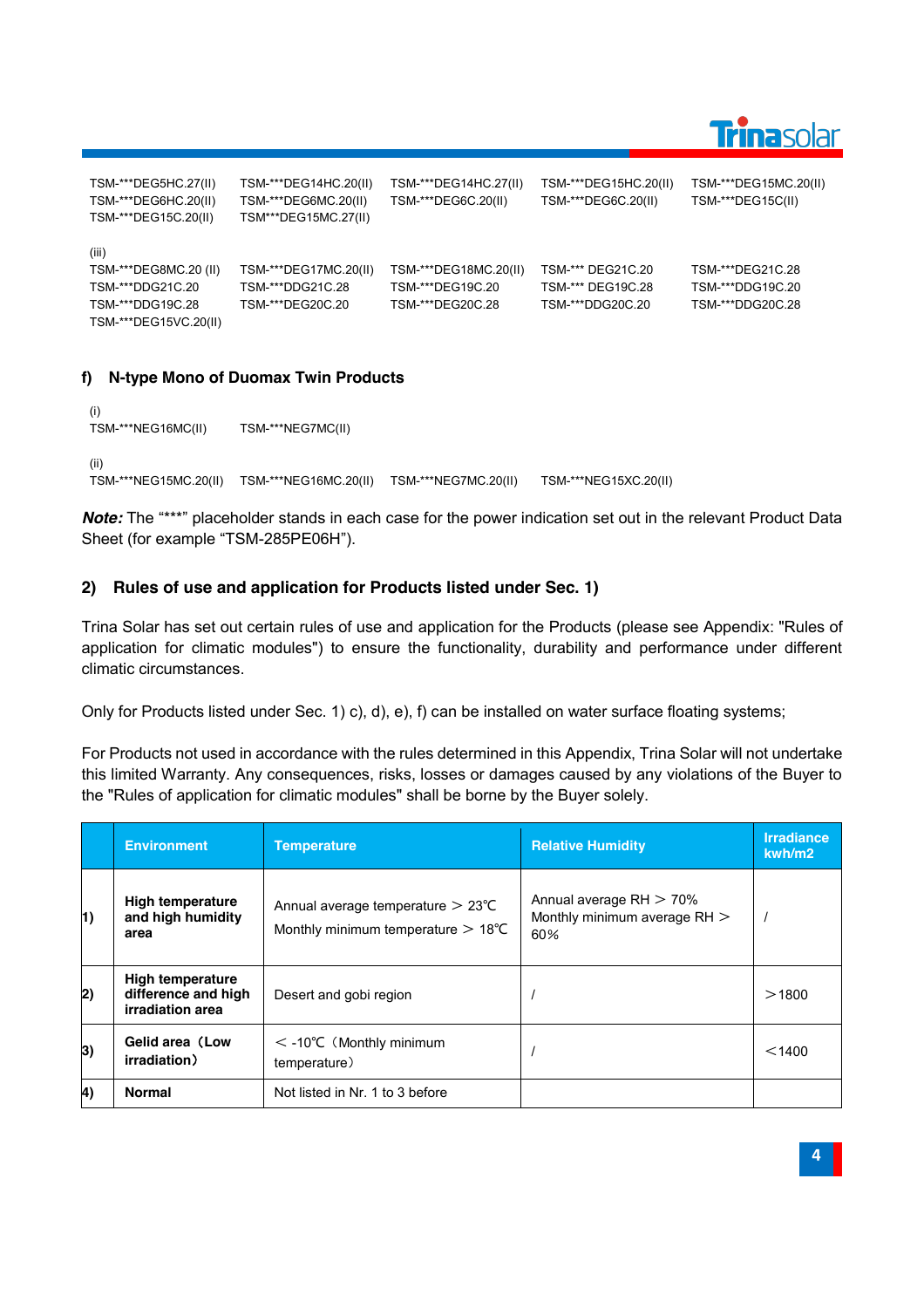### **3) Warranty**

### **a) 10 Year Limited Product Warranty**

For the Products listed under Sec. 1) c) (i), d) (i), e) (i), f) (i) Trina Solar warrants that for a period of ten years commencing on the Warranty Start Date (as defined in Sec. 4)) there will be no defects in material workmanship or manufacture that materially impede the power generation functioning of the Products.

This Limited Product Warranty covers glass breakage provided that there was no external cause of breakage (i.e. only breakage caused by the glass itself or the module is covered).

Any deterioration in the appearance of the Products (including, without limitation, any scratches, stains, mechanical wear, rust, mold, deformation or discoloration) or any other changes to the Products which occur after delivery (Incoterms 2020) to the Buyer, do not constitute a defect under this Limited Product Warranty.

### **b) 12 Year Limited Product Warranty**

For the Products listed under Sec.1) a), b) (i), (ii), (iv), (v), c) (ii), d) (ii), (iii), e) (ii), (iii), f) (ii), (iii)Trina Solar warrants that for a period of twelve years commencing on the Warranty Start Date (as defined in Sec. 4)) there will be no defects in material, workmanship or manufacture that materially impede the power generation functioning of the Products.

This Limited Product Warranty covers glass breakage provided that there was no external cause of breakage (i.e. only breakage caused by the glass itself or the module is covered).

Any deterioration in the appearance of the Products (including, without limitation, any scratches, stains, mechanical wear, rust, mold, deformation or discoloration) or any other changes to the Products which occur after delivery (Incoterms 2020) to the Buyer, do not constitute a defect under this Limited Product Warranty.

### **c) 15 Year Limited Product Warranty**

For the Products listed under Sec.1) b) (iii), (vi) Trina Solar warrants that for a period of fifteen years commencing on the Warranty Start Date (as defined in Sec. 4)) there will be no defects in material, workmanship or manufacture that materially impede the power generation functioning of the Products.

This Limited Product Warranty covers glass breakage provided that there was no external cause of breakage

(i.e. only breakage caused by the glass itself or the module is covered).

Any deterioration in the appearance of the Products (including, without limitation, any scratches, stains, mechanical wear, rust, mold, deformation or discoloration) or any other changes to the Products which occur after delivery (Incoterms 2020) to the Buyer, do not constitute a defect under this Limited Product Warranty.

### **d) 25 Year Limited Power Output Warranty for Back Sheet Glass Products**

In addition, for the Products listed under Sec.1) a), b) Trina Solar warrants that for a period of twenty-five years commencing on the Warranty Start Date (as defined in Sec. 4)) the loss of power output for the Products shall not exceed the initial guaranteed power which is defined as Peak Power Watts Pmax(Wp) plus Peak Power Watts Pmax(Wp) multiplied by the lower limit of the Power Output Tolerance Pmax(%) – as specified in the relevant Product Data Sheet and measured at Standard Test Conditions (STC: irradiation 1000w/m², temperature 25°C, AM 1.5) and measurement shall either be carried out by Trina Solar or by a third-party testing institute recognized by Trina Solar and the Buyer:

for P-type Poly Products (as defined in Sec. 1) a)): 2.5% in the first year; from the 2nd year to the 25th year, the average annual power decline will be no more than 0.65%; by the end of the 25th year, the actual power output will be no less than 81.9%;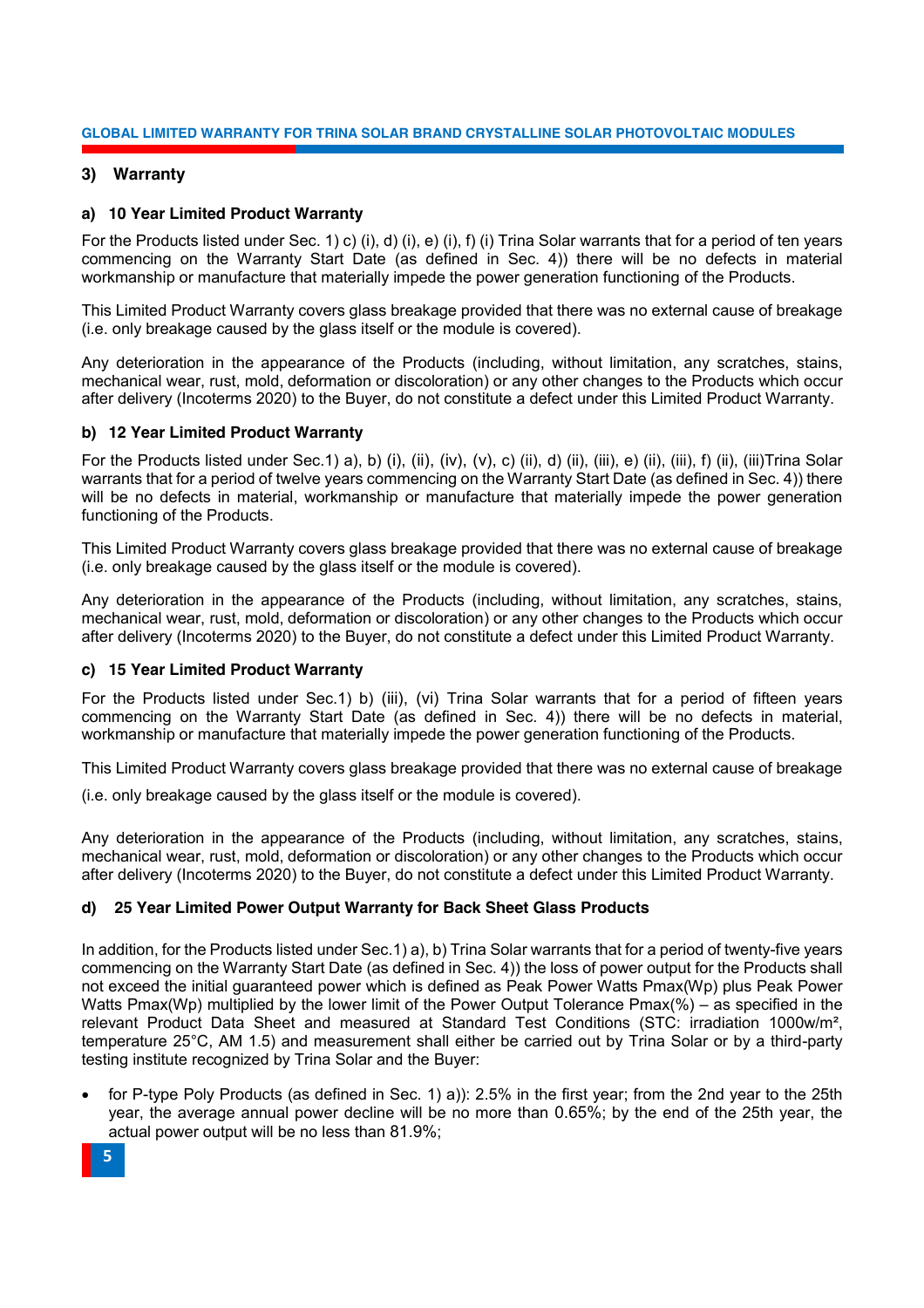

- for P-type Mono PERC Products (as defined in Sec. 1) b) (i), (ii)): 2.5% in the first year; from the 2nd year to the 25th year, the average annual power decline will be no more than 0.6%; by the end of the 25th year, the actual power output will be no less than 83.1%.
- for P-type Mono PERC Products (as defined in Sec. 1) b) (iii), (iv), (v), (vi)): 2 % in the first year; from the 2nd year to the 25th year, the average annual power decline will be no more than 0.55 %; by the end of the 25th year, the actual power output will be no less than 84.8 %;

(Remark: According to STC, measurement system uncertainty should be included in all actual power output measurements.)

# **e) 30 Year Limited Power Output Warranty for Dual Glass Products**

### (i) Frontside:

In addition, for the Products listed under Sec.1) c), d) and the front side (without J-Box) of the Products listed under Sec. 1) e), f) Trina Solar warrants that for a period of thirty years commencing on the Warranty Start Date (as defined in Sec. 4)) the loss of power output for the Products shall not exceed the initial guaranteed power which is defined as Peak Power Watts Pmax(Wp) plus Peak Power Watts Pmax(Wp) multiplied by the lower limit of the Power Output Tolerance Pmax(%) – as specified in the relevant Product Data Sheet and measured at Standard Test Conditions (STC: irradiation 1000w/m², temperature 25°C, AM 1.5) and measurement shall either be carried out by Trina Solar or by a third-party testing institute recognized by Trina Solar and the Buyer:

- for P-type Poly Duomax Products (as defined in Sec. 1) c), for P-type Mono PERC Duomax Products (as defined in Sec. 1) d) (i), (ii), for the front side (without J-Box) of P-type Mono PERC Duomax Twin Products (as defined in Sec.1) e) (i), (ii)): 2.5 % in the first year; from the 2nd year to the 30th year, the average annual power decline will be no more than 0.5%; by the end of the 30th year, the actual power output will be no less than 83%;
- for P-type Mono PERC Duomax Products (as defined in Sec. 1) d) (iii), for the front side (without J-Box) of P-type Mono PERC Duomax Twin Products (as defined in Sec.1) e) (iii)): 2 % in the first year; from the 2nd year to the 30th year, the average annual power decline will be no more than 0.45 %; by the end of the 30th year, the actual power output will be no less than 85 %;
- for N-type Mono Duomax Twin Products (as defined in Sec.1) f)): 1.5% in the first year; from the 2nd year to the 30th year, the average annual power decline will be no more than 0.5%; by the end of the 30th year, the actual power output will be no less than 84%.
- (ii) Backside

For P-type Mono PERC Duomax Twin Products (as defined in Sec.1) e) (iii)), Trina Solar warrants that for a period of thirty years commencing on the Warranty Start Date (as defined in Sec. 4)) the loss of the power on the backside of the product (with junction box) as follows

- From the 1st year to the 10th year, the power degradation will be no more than Initial backside power P multiplied by 15%
- From 11th to 30th year, the power degradation will be no more than Initial backside power P multiplied 30%.

For definition purposes only: Initial backside power  $P =$  nameplate power (module front side power)\* specified bifaciality ( as specified lower limit of the bifaciality in the relevant Product Data Sheet).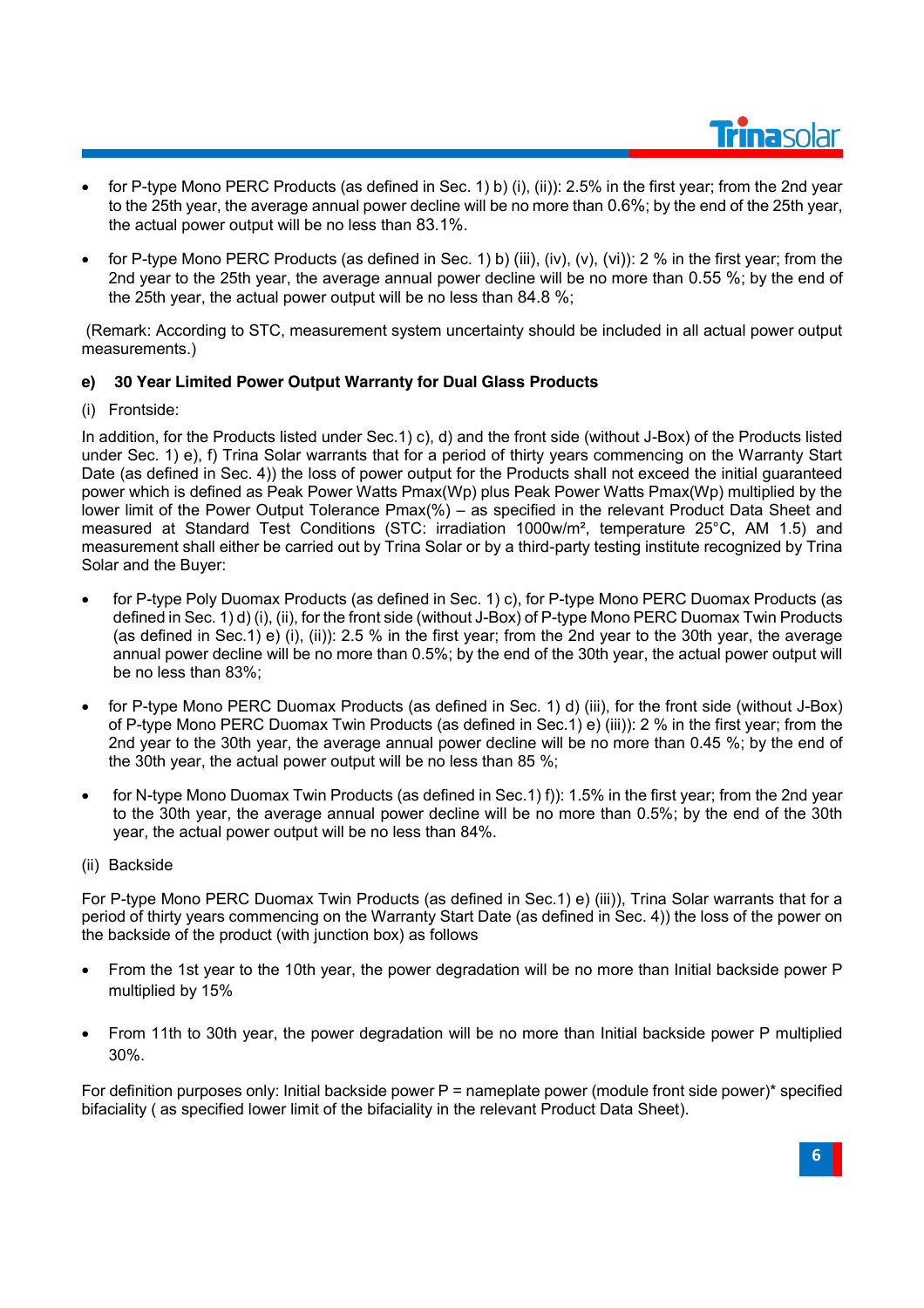(Remark: According to STC, measurement system uncertainty should be included in all actual power output measurements.)

### **4) Warranty Start Date**

The Warranty Start Date is the date of installation of the Products or three months after the delivery (Incoterms 2020) of the Products to the Buyer, whichever date is earlier.

### **5) Exclusions and Limitations**

This Global Limited Warranty does not apply to any Products which have been subject to:

- **a)** Failure to pay the purchase price towards Trina Solar or its subsidiaries which have put the module on the market even though (i) the payment was due and (ii) the direct customer who has obtained the module from Trina Solar or its subsidiary ("Direct Customer") is not entitled to withhold the purchase price or parts of the purchase price. Trina Solar must inform the Buyer about the non-payment and provide the name and the full address of the Direct Customer which has failed to pay the module. In case that Trina Solar can reject the claims under this Global Limited Warranty based on this provision, the Buyer can deposit the amount not paid in order to trigger the Global Limited Warranty claims:
- **b)** Failure to provide proof of purchase or product information;
- **c)** Failure to comply with the requirements of Trina Solar's user manual or rules of use and application for the Products (as defined in Sec. 2) and Appendix;
- **d)** Failure to carry out proper operation and maintenance (including but not limited to operation and maintenance requirements requested by Trina Solar's applicable user manual or other applicable local laws and regulations of the place of installation);
- **e)** Service by service technicians who are not qualified under the relevant law and/or applicable regulations at the place of installation;
- **f)** Change, erasure or illegible-made of the Product's type, nameplate or serial number (other than by any act or omission of Trina Solar);
- **g)** Installation on mobile units (except photovoltaic tracking system), such as vehicles, ships or offshorestructures (except water surface floating systems pursuant to Sec 2);
- **h)** Exposure to voltage in excess to the maximum system voltage or power surges;
- **i)** defective components in the construction on which the module is mounted;
- **j)** Exposure to mold discoloration or similar external effects:
- **k)** unauthorized modifications:
	- (i) Operation/maintenance by use of unauthorized spare parts;
	- (ii) Application under extreme environmental conditions or rapid changes in such environments resulting in corrosion, oxidation, or affected by chemical products;
	- (iii) Other acts beyond Trina Solar`s reasonable control (including direct or indirect damage by war, fire, flood, hurricane, volcanic eruption, surface collapse, debris flow, lightning, earthquake, heavy snowfall, hailstone, strong breeze etc.);
- **l)** Use of the Products in such a manner as to infringe Trina Solar's or any third party`s intellectual property rights (including but not limited to patents, trademarks, etc.);
- **m)** Any subsequent sale of the Products from a country where Trina Solar was first marketed to another country without the consent of Trina Solar ("Prohibition of Parallel Import"). But the Prohibition of Parallel Import does not apply to the sales within the European Union ("EU"), where the sale of Products from one EU country to another does not require the consent of Trina Solar. However, the consent of Trina Solar must be obtained for the sale of Products from outside the EU to an EU country or from an EU country to outside the EU.
- **n)** only for Buyers located in Australia applies: This Global Limited Warranty is only valid for Products from authorized Australian resellers. Buyers may contact the Customer Support office in their region (as detailed in Sec. 8)) for details of authorized Australian resellers.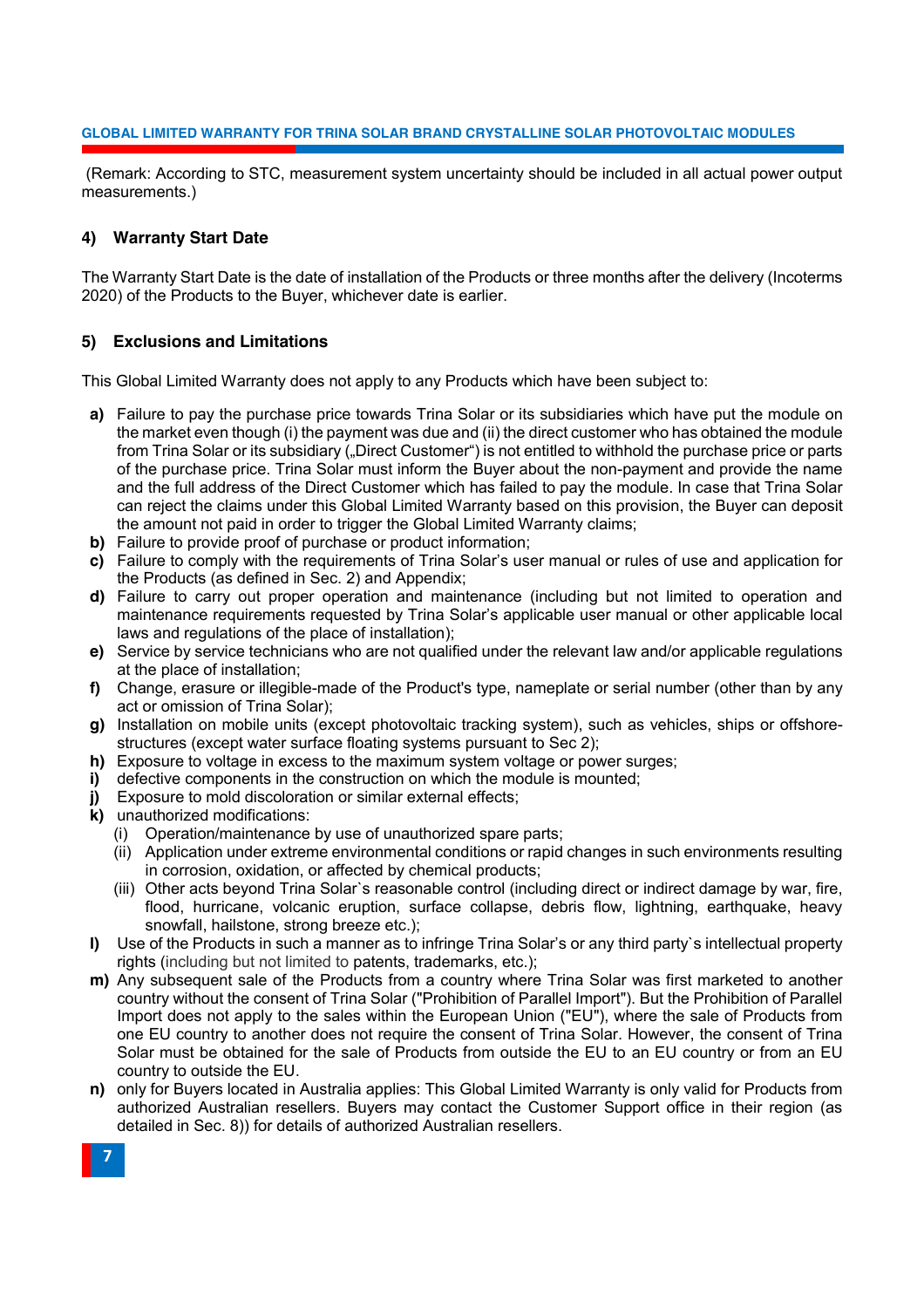

- **o)** only for Buyers located in the US applies: This Global Limited Warranty is only valid for Products from authorized US resellers. Buyers may contact the Customer Support office in their region (as detailed in Sec. 8)) for details of authorized US resellers.
- **p)** only for Buyers located in Japan applies: This Global Limited Warranty is only valid for Products from authorized Japanese resellers. Buyers may contact the Customer Support office in their region (as detailed in Sec. 8)) for details of authorized Japanese resellers.

# **6) Repair, Replacement or Refund Remedy**

- **a)** As Buyer's sole and exclusive remedy under this Global Limited Warranty (though the Buyer should note Sec. 6) d) regarding the potential existence of other statutory rights and Sec. 6 e) for Australian Buyers) Trina Solar will, at its sole discretion, either, with regard to the applicable Products:
	- (i) determine a maintenance plan and repair the defective Products; or
	- (ii) refund the difference value between the actual STC power and the warranty power of the products. Front side power compensation = The market price at time of payout (per watt)  $*$  (sum of the remaining theoretical warranty power according to Sec. 3) d), e) - sum of STC power actually measured according to Sec. 3) d), e)); The backside power compensation is processed based on the market price at the time of payout and 10% of the difference between the warranty power and the actual STC power measured for backside; or
	- (iii) refund the salvage value of the defective Products. The salvage value = The market price at the time of payout (unit price per watt) \* the original guaranteed nameplate power \* remaining warranty period (year) / original total warranty period by Trina Solar; For the salvage value compensation caused by the backside power attenuation, it is treated as 10% of the product salvage value; or
	- (iv) provide additional Products to make up for the difference between the actual STC power of Products and the warranty power (Difference power = sum of the remaining theoretical warranty power according to Sec. 3) d), e) - sum of STC power actually measured according to Sec. 3) d), e)); For the backside power replenishment of the Duomax products, it is treated at 10% of the difference between the actual STC power and the warranty power; or
	- (v) replace the defective Products or part thereof by new or remanufactured Products. The total nominal power of the replaced Products shall not be less than the total remaining theoretical warranty power of the defective Products. (The power on the backside of the Duomax products is treated at 10% of the warranty power) Trina Solar reserves the right to provide other models of Products in replacement or addition of the defective Products if the defective Products are discontinued or otherwise unavailable.

During the warranty period of Sec. 3) a), b) and c), Trina Solar shall bear the direct costs of repairing the products and transportation charges incurred in the delivery of the repair, replacement or additional products to the buyer, excluding insurance, air freight, customs clearance, customs duties and other non-seller's costs (e.g. port delays, storage charges due to negligence on the part of the buyer or enduser). During repair and replacement, The costs and other related expenses for the removal, handling, repack, installation or reinstallation shall remain with the Buyer. Beyond the warranty period of Sec. 3) a), b) and c), Buyer shall bear all reasonable costs of materials, labor, freight, clearance, removal, repack, installation or reinstallation whatsoever related to repairing or replacement.

Defect Products or end of lifetime Products shall be disposed if legally permissable by the Buyer in accordance with local applicable laws or regulations, unless Trina Solar agrees or where legally mandatory takes them back. If Trina Solar decides or where legally mandatory takes the defective products back, the goods property of these products shall belong to Trina Solar without any limitation.

**b)** The Global Limited Warranty periods as defined in Sec. 3) a), b), c), d), e) shall not extend or renew upon the repair, replacement or offering additional products of defective Products by Trina Solar. The Global Limited Warranty period for replaced, repaired or additionally provided Products is the remainder of the Global Limited Warranty period on the original new Products.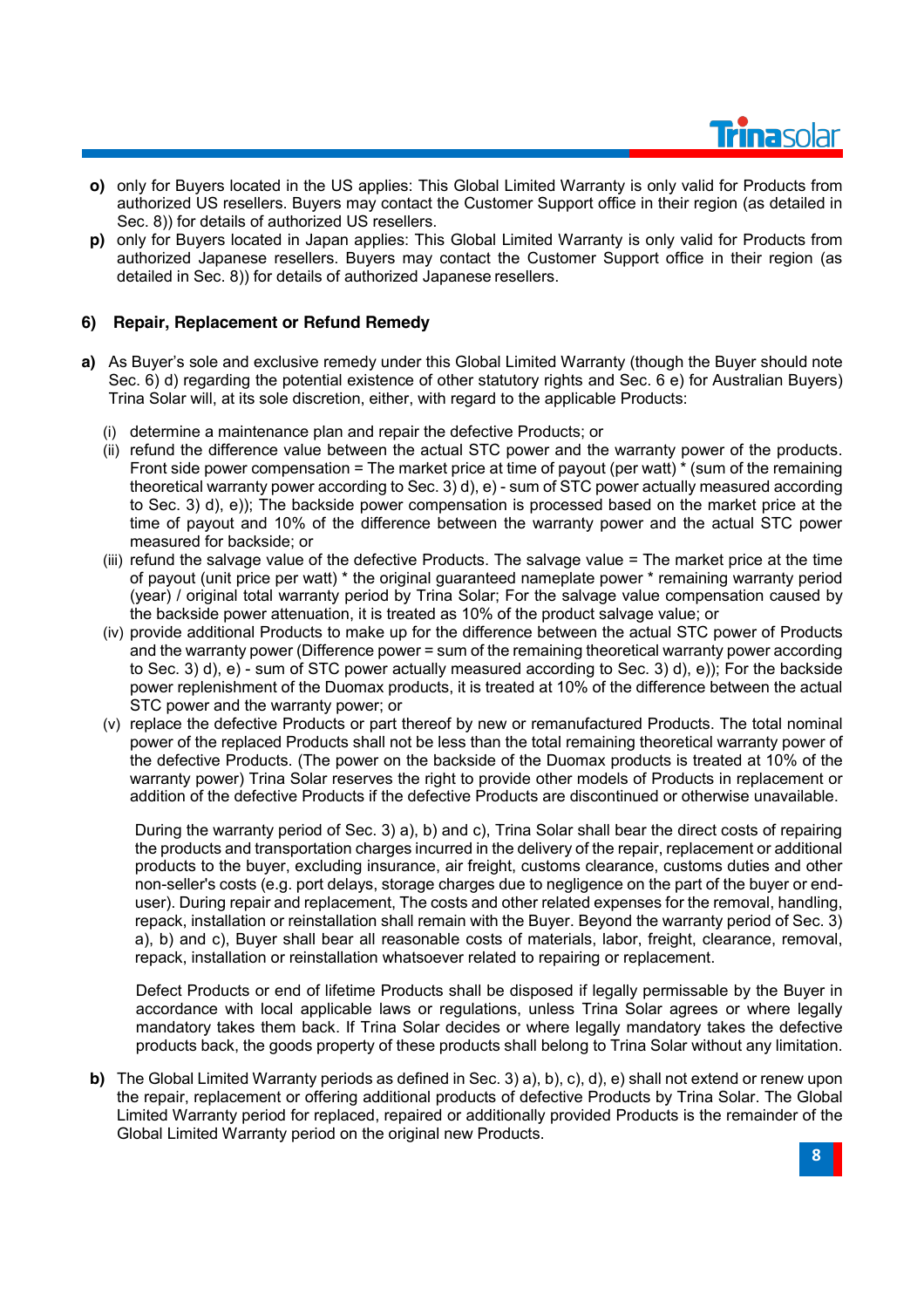- **c)** All other claims under this Global Limited Warranty against Trina Solar shall be excluded. Under this limited Warranty, Trina Solar is not responsible for any special, incidental or consequential damages (including loss of profits, business interruption, loss of power generation, harm to goodwill or business reputation, or delay damages) whether such claims are based in contract, warranty, negligence or strict tort. This exclusion applies to the extent permissible by law, and even if the remedies set forth below herein are deemed to have failed of their essential purpose.
- **d)** YOU MAY HAVE SPECIFIC LEGAL RIGHTS OUTSIDE THIS LIMITED WARRANTY, AND YOU MAY ALSO HAVE OTHER RIGHTS THAT VARY FROM STATE TO STATE. THIS GLOBAL LIMITED WARRANTY DOES NOT AFFECT ANY ADDITIONAL RIGHTS YOU HAVE UNDER LAWS IN YOUR JURISDICTION GOVERNING THE SALE OF CONSUMER GOODS, INCLUDING WITHOUT LIMITATION, NATIONAL LAWS IMPLEMENTING EC DIRECTIVE 99/44 OR PURSUANT TO THE MAGNUSON MOSS WARRANTY ACT. SOME STATES DO NOT ALLOW THE EXCLUSION OR LIMITATION OF INCIDENTAL OR CONSEQUENTIAL DAMAGES, SO THE LIMITATIONS OR EXCLUSIONS IN THIS GLOBAL LIMITED WARRANTY STATEMENT MAY NOT APPLY.
- **e)** The following statement applies to Buyers that are "Consumers" within the meaning of the Australian Consumer Law:

"Our goods come with guarantees that cannot be excluded under the Australian Consumer Law. You are entitled to a replacement or refund for a major failure and for compensation for any other reasonably foreseeable loss or damage. You are also entitled to have the goods repaired or replaced if the goods fail to be of acceptable quality and the failure does not amount to a major failure."

### **7) Rights and Remedies against Third Parties**

This Global Limited Warranty shall be construed as a separate warranty and independent from any other contractual arrangement with third parties relating to the Products. It shall not affect any rights, obligations and remedies of the Buyer, if any, with regard to third parties for defects or non-conformity or noncompliance of the Products, notwithstanding its legal basis. The rights and remedies provided hereunder are in addition to any other rights and remedies against third parties to which the Buyer may be entitled by agreements with such third parties or by law.

# **8) Claims Procedure, Notice Periods, Expiration of Global Limited Warranty Claims and Limitations.**

**a)** The Buyer shall notify Trina Solar under this Global Limited Warranty using Trina Solar's Customer Service Portal at the web address http://customerservice.trinasolar.com; alternatively by letter or facsimile. At the time of filing the claim, please ensure that the author is the owner of the warranty right for the product or has a valid authorization document for the owner of the warranty right. It is the responsibility of the owner of the warranty right or its licensor to cooperate with the seller in signing the Warranty Solution Agreement. The notification shall specify the claim and, without limitation, include proof for the purchase (purchasing invoices indicating purchase date, Products, serial numbers) and for the defect or malfunction (i.e. related to transport, storage, installation and operation) of the Products. The contact customer support center for the regions are: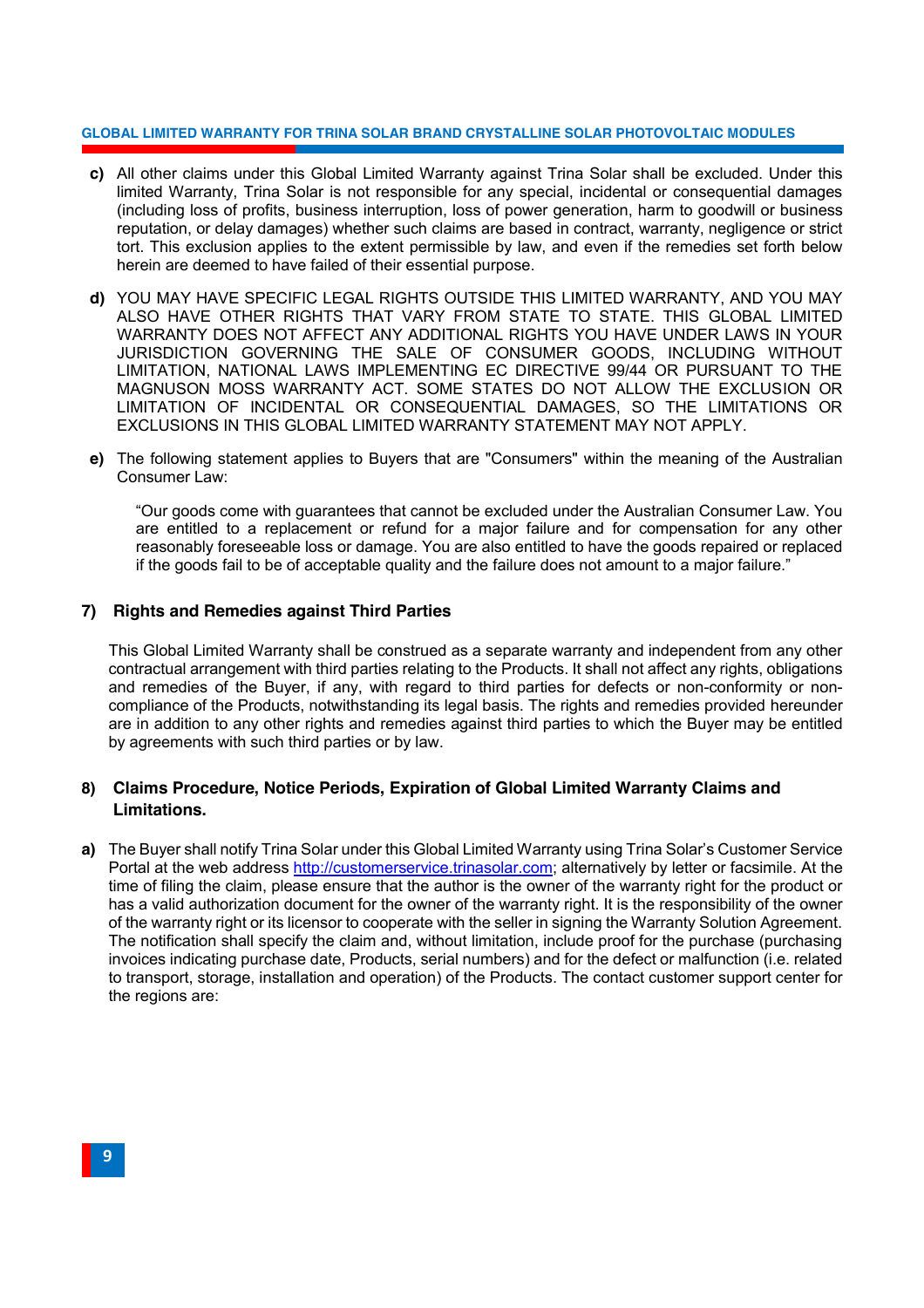# Trinasolar

### **Europe Customer Support**

Trina Solar (Schweiz) AG Birkenweg 4 8304 Wallisellen, Switzerland T +41 43 299 68 68 F +41 43 299 68 10 Mail Euservice@trinasolar.com

# **Australia and New Zealand Customer Support**

Trina Solar (Australia) Pty Ltd Suite 44.05, Level 44, Governor Philip Tower 1 Farrer Place Sydney NSW 2000, Australia T 1300 874 627 Mail Australiaservice@trinasolar.com

# **China Customer Support**

Trina Solar Co.,Ltd No. 2 Trina Road, Trina PV Industrial Park, New District, Changzhou, Jiangsu, P.R. China, 213031 T 400 988 0000 F +86 519 8517 6021 Mail Chinaservice@trinasolar.com

### **Middle East and Africa Customer Support**

Liwa Heights Cluster W, Jumeirah Lake Towers Dubai – United Arab Emirates Tel: +971 4 568 2872 Mail MEAservice@trinasolar.com

### **Americas Customer Support**

Trina Solar (U.S.), Inc. 100 Century Center, Suite 501, San Jose CA 95112, USA T +1 800 696 7114 F +1 800 696 0166 Mail NAservice@trinasolar.com

# **Japan Customer Support**

Trina Solar (Japan) Limited World Trade Center Building 21F 4-1, Hamamatsu-cho, 2-chome, Minato-ku, Tokyo, Japan, 105-6121 T +81-3-6435-9008 F +81-3-3437-7001 Mail Japanservice@trinasolar.com

### **Rest of World (ROW) Customer Support**

Trina Solar Energy Development Pte Ltd 600 North Bridge Road, #12-01 Parkview Square, Singapore 188778 T: +65 5808 1111 **Mail apmea@trinasolae.com**

### **India Customer Support**

Trina Solar (India) Regional Sales Office Unit No- 824, 8th Floor, DLF Tower-B, Jasola District Center, New Delhi –110025, India T: +91 11 45852200, +91 11 35852207 Mail salesindia@trinasolae.com

- **b)** Any dispute on technical facts relating to claims brought under this Global Limited Warranty for defects of Products shall be determined by expert determination. Trina Solar and the Buyer will, at the Buyer's or Trina Solar's request, jointly appoint as independent expert and appraiser a reputable researcher from a first-class test-institute such as Fraunhofer ISE in Freiburg, TÜV Rheinland, TÜV SUD or ASU Arizona State University, and so on ("Technical Expert"). The determination by such Technical Expert shall be final, conclusive, binding and enforceable in any proceeding brought hereunder. The Technical Expert shall (i) act as an expert recognized by Trina Solar; (ii) allow the parties a reasonable opportunity to make representations and counter-representations; (iii) take those representations and counter-representations into account; and (iv) if required by either party give written reasons for his or her determination.
- **c)** Any claim for breach of this Global Limited Warranty must be brought within two (2) months after discovery of the breach.
- **d)** The return of any defective Products will not be accepted unless prior written authorization has been given by Trina Solar.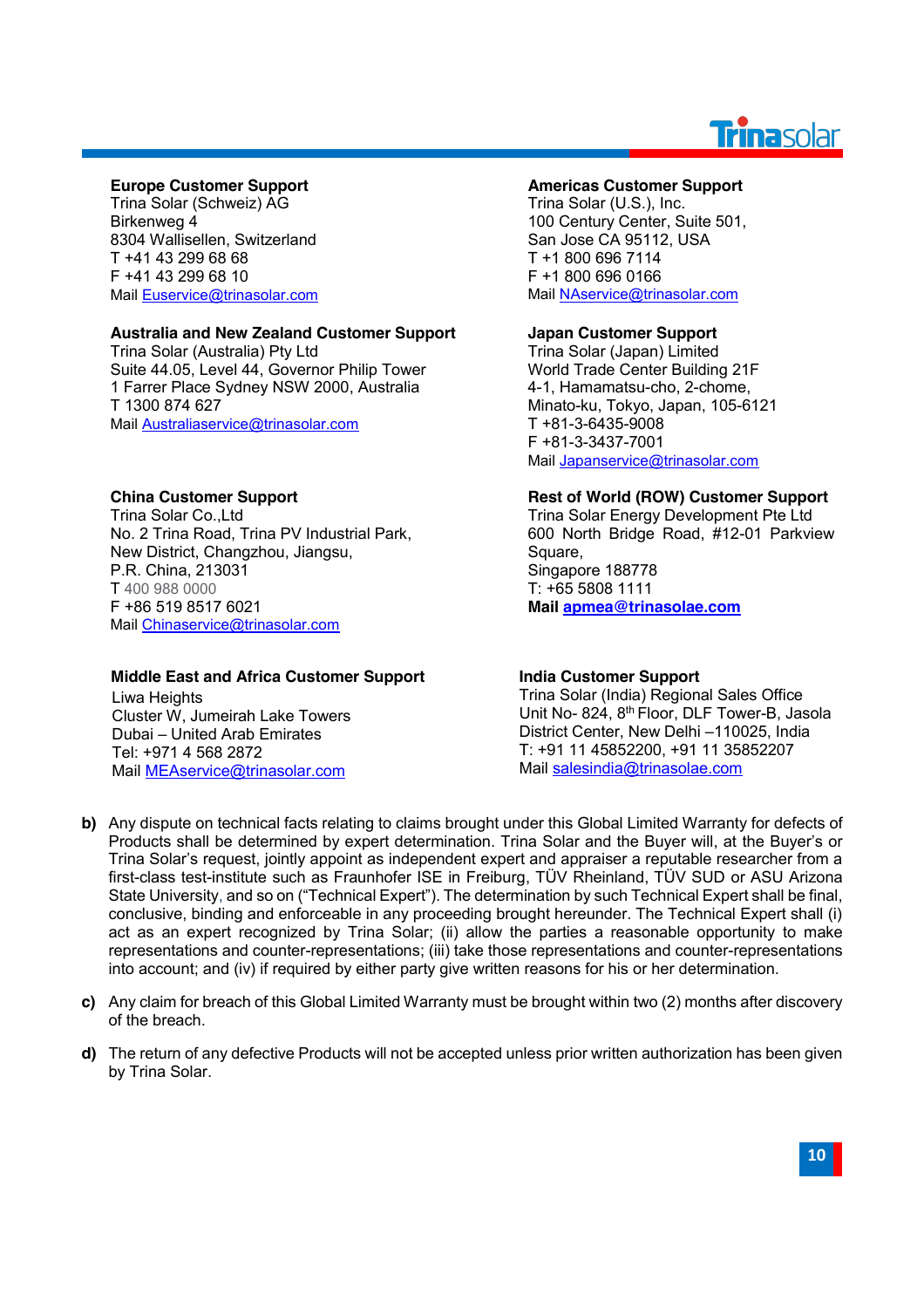### **9) Force Majeure**

Trina Solar shall not be responsible or liable in any way to the Buyer for any non-performance or delay in Trina Solar's performance under this Global Limited Warranty due to occurrences of force majeure such as war, riots, strikes, unavailability of suitable and sufficient labor, material, or capacity or technical or yield failures and any unforeseen event beyond its control, including, without limitation, any technological or physical event or condition which is not reasonably known or understood at the time of the sale of the defective Products or the notification of the relevant Global Limited Warranty claim under this limited Warranty.

### **10) Warranty Assignment**

This Global Limited Warranty is transferrable when the Products remain installed in their original installation location.

### **11) Validity**

This Global Limited Warranty shall apply to Products delivered to the Buyer on or after 1<sup>st</sup> of August 2021 (Incoterms 2020). This Global Limited Warranty shall be valid until a new revision is issued by Trina Solar.

### **12) Geographical Validity**

This Global Limited Warranty does apply to all countries with the exception of Germany and Turkey where country specific limited warranties apply.

### **13) No Other Express Warranty**

Except as otherwise provided by applicable statutory law (cf. Sec. 6) d) and 6 e)) or unless modified in writing and signed by an officer of Trina Solar, the Global Limited Warranty set forth herein is the only express warranty (whether written or oral) by Trina Solar applicable to the Products and no one is authorized to restrict, expand or otherwise modify this limited Warranty.

### **14) Miscellaneous**

If any provision of this Global Limited Warranty is held invalid, unenforceable or contrary to law then the validity of the remaining provisions of this Global Limited Warranty shall remain in full force and effect.

### **15) Limitation of Liability**

To the maximum extent permitted by applicable law, Trina Solar's aggregate liability according to this Global Limited Warranty shall not exceed the purchase price paid by the Buyer for the defective Products in the case of a Global Limited Warranty claim. The Buyer acknowledges that the foregoing limitation of liability is an essential element of this Global Limited Warranty and that in the absence of such limitations the purchase price of the Products would be significantly higher.

### **16) Applicable Law and Jurisdiction**

The validity of this Global limited Warranty, the construction of its terms and the interpretation and enforcement of the rights and duties of the Buyer and Trina Solar shall be governed by the laws of the country of the original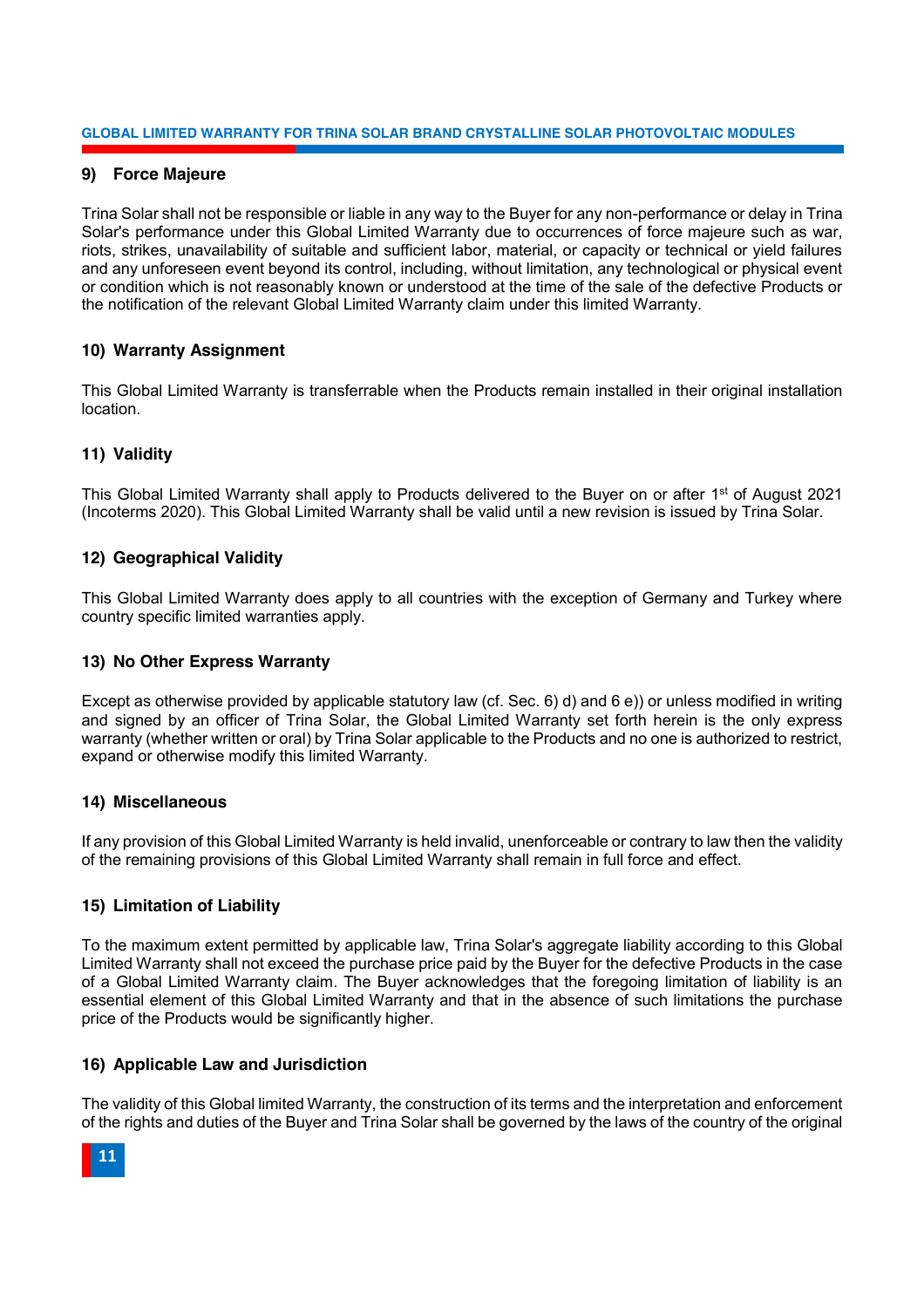

installation location of the Products, to the exclusion of that country's conflicts of law rules as well as of the United Nations Convention on the International Sale of Goods dated 11 April 1980 (CISG) and of any other uniform law.

All disputes arising out of or in connection with this Global Limited Warranty shall be finally settled before the ordinary courts of the country of the original installation location of the Products.

### **17) Note**

The installation and operation of photovoltaic modules requires professional skills and should only be performed by qualified professionals. Please read the safety and installation instructions before using and operating the Products (http://www.trinasolar.com/en-glb/resources/downloads).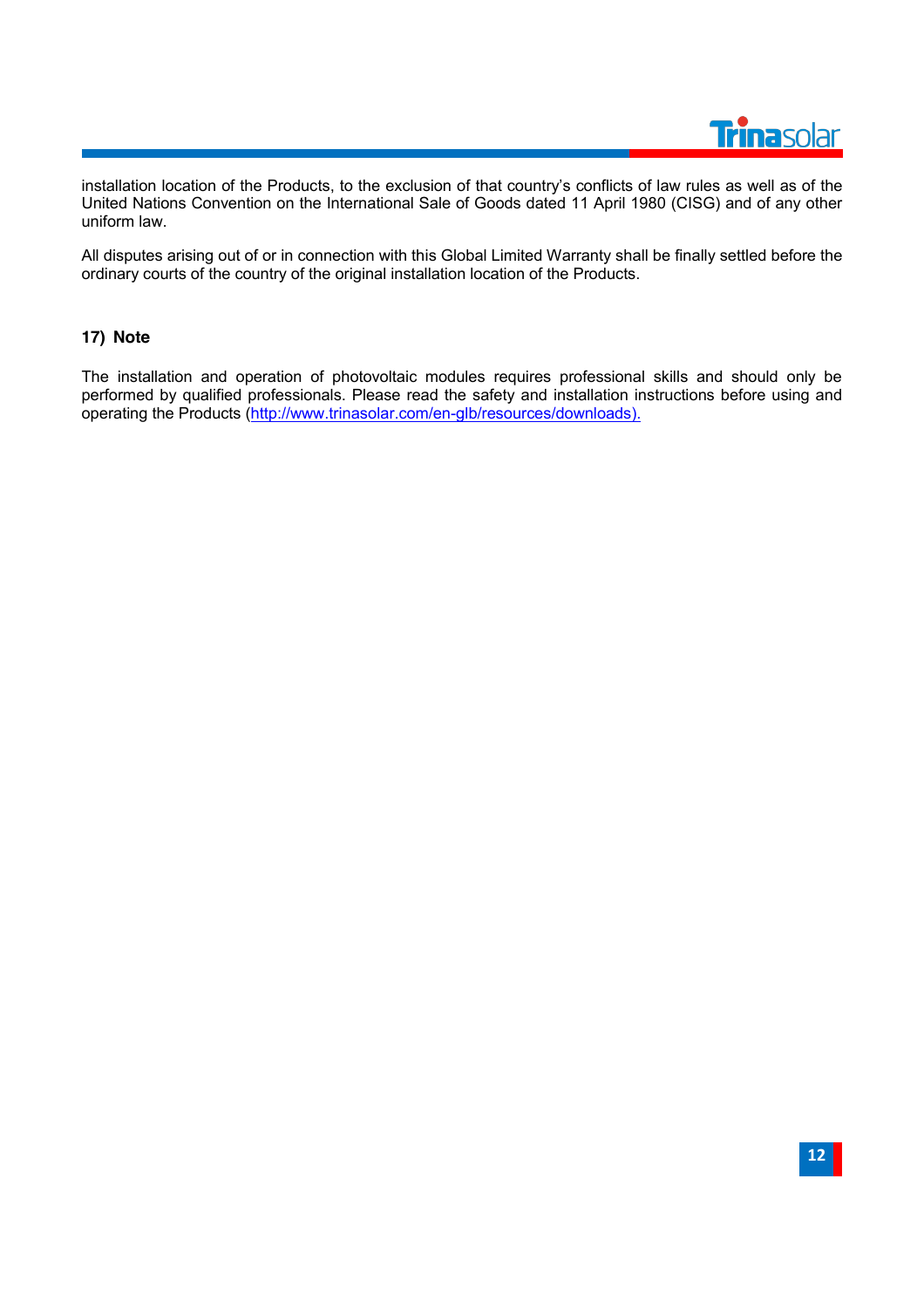#### Appendix: "Rules of application for Trina modules"

If the place of the installed Products is not listed in the following list of countries, states and provinces, please contact the competent contact customer support center (as stated in Sec. 8) a)) which shall timely feedback to Trina Solar headquarters PM. Then, Trina Solar headquarters PM shall work with engineering center and quality control team to confirm the corresponding product or material type and update the database.

| Region | <b>CN</b> | Country/state/province          | Climate type                                     | Applicable products listed<br>under Sec.1 |
|--------|-----------|---------------------------------|--------------------------------------------------|-------------------------------------------|
|        | 01        | Ghana                           | hot and humid                                    | (a), (b), (c), (d), (e), (f)              |
|        | 02        | <b>Mauritius</b>                | hot and humid                                    | (a), (b), (c), (d), (e), (f)              |
|        | 03        | Nigeria                         | hot and humid                                    | (a), (b), (c), (d), (e), (f)              |
|        | 04        | Sierra Leone                    | hot and humid                                    | (a), (b), (c), (d), (e), (f)              |
|        | 05        | <b>Central African Republic</b> | hot and humid                                    | (a), (b), (c), (d), (e), (f)              |
|        | 06        | Namibia                         | High temperature difference and high irradiation | (a), (b), (c), (d), (e), (f)              |
|        | 07        | Algeria                         | High temperature difference and high irradiation | (a), (b), (c), (d), (e), (f)              |
|        | 08        | Tunisia                         | Normally                                         | (a), (b), (c), (d), (e), (f)              |
|        | 09        | Egypt                           | Normally                                         | (a), (b), (c), (d), (e), (f)              |
|        | 10        | Djibouti                        | Normally                                         | (a), (b), (c), (d), (e), (f)              |
|        | 11        | Kenya                           | Normally                                         | (a), (b), (c), (d), (e), (f)              |
|        | 12        | Morocco                         | Normally                                         | (a), (b), (c), (d), (e), (f)              |
|        | 13        | South Africa                    | Normally                                         | (a), (b), (c), (d), (e), (f)              |
|        | 14        | Senegal                         | Normally                                         | (a), (b), (c), (d), (e), (f)              |
|        | 15        | Tanzania                        | Normally                                         | (a), (b), (c), (d), (e), (f)              |
|        | 16        | Malawi                          | Normally                                         | (a), (b), (c), (d), (e), (f)              |
|        | 17        | Zimbabwe                        | Normally                                         | (a), (b), (c), (d), (e), (f)              |
|        | 18        | Ethiopia                        | Normally                                         | (a), (b), (c), (d), (e), (f)              |
|        | 19        | Zambia                          | Normally                                         | (a), (b), (c), (d), (e), (f)              |
|        | 20        | Eritrea                         | Normally                                         | (a), (b), (c), (d), (e), (f)              |
| Africa | 21        | <b>Burkina Faso</b>             | Normally                                         | (a), (b), (c), (d), (e), (f)              |
|        | 22        | Rwanda                          | Normally                                         | (a), (b), (c), (d), (e), (f)              |
|        | 23        | Mozambique                      | hot and humid                                    | (a), (b), (c), (d), (e), (f)              |
|        | 24        | Botswana                        | Normally                                         | (a), (b), (c), (d), (e), (f)              |
|        | 25        | Angola                          | hot and humid                                    | (a), (b), (c), (d), (e), (f)              |
|        | 26        | Mali                            | Normally                                         | (a), (b), (c), (d), (e), (f)              |
|        | 27        | Uganda                          | hot and humid                                    | (a), (b), (c), (d), (e), (f)              |
|        | 28        | Chad                            | Normally                                         | (a), (b), (c), (d), (e), (f)              |
|        | 29        | Mauritania                      | Normally                                         | (a), (b), (c), (d), (e), (f)              |
|        | 30        | Cote d'Ivoire                   | hot and humid                                    | (a), (b), (c), (d), (e), (f)              |
|        | 31        | Guinea                          | Normally                                         | (a), (b), (c), (d), (e), (f)              |
|        | 32        | Niger                           | Normally                                         | (a), (b), (c), (d), (e), (f)              |
|        | 33        | Madagascar                      | hot and humid                                    | (a), (b), (c), (d), (e), (f)              |
|        | 34        | Burundi                         | hot and humid                                    | (a), (b), (c), (d), (e), (f)              |
|        | 35        | Liberia                         | Normally                                         | (a), (b), (c), (d), (e), (f)              |
|        | 36        | Guinea-Bissau                   | Normally                                         | (a), (b), (c), (d), (e), (f)              |
|        | 37        | Benin                           | hot and humid                                    | (a), (b), (c), (d), (e), (f)              |
|        | 38        | Togo                            | hot and humid                                    | (a), (b), (c), (d), (e), (f)              |
|        | 39        | Swaziland                       | Normally                                         | (a), (b), (c), (d), (e), (f)              |
|        | 40        | Libya                           | Normally                                         | (a), (b), (c), (d), (e), (f)              |
|        | 41        | Lesotho                         | Normally                                         | (a), (b), (c), (d), (e), (f)              |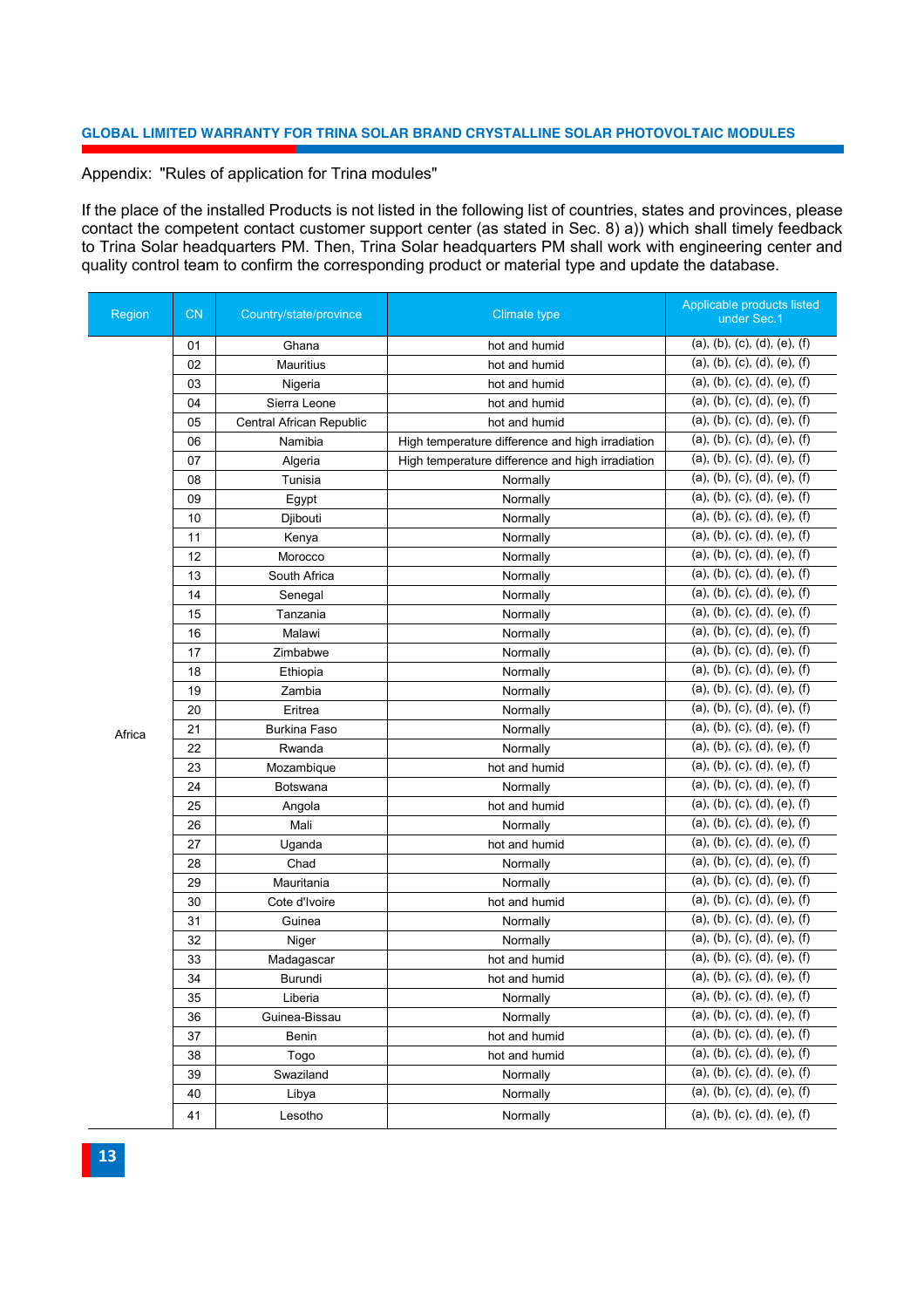

|        | 42 | Cape Verde                      | hot and humid                                    | (a), (b), (c), (d), (e), (f) |
|--------|----|---------------------------------|--------------------------------------------------|------------------------------|
|        | 43 | Seychelles                      | hot and humid                                    | (a), (b), (c), (d), (e), (f) |
|        | 44 | Gambia                          | Normally                                         | (a), (b), (c), (d), (e), (f) |
|        | 45 | Comoros                         | hot and humid                                    | (a), (b), (c), (d), (e), (f) |
|        | 46 | Sudan                           | Normally                                         | (a), (b), (c), (d), (e), (f) |
|        | 47 | Somalia                         | Normally                                         | (a), (b), (c), (d), (e), (f) |
| Africa | 48 | Sao Tome and Principe           | Normally                                         | (a), (b), (c), (d), (e), (f) |
|        | 49 | Democratic Republic of<br>Congo | hot and humid                                    | (a), (b), (c), (d), (e), (f) |
|        | 50 | Congo                           | hot and humid                                    | (a), (b), (c), (d), (e), (f) |
|        | 51 | South Sudan                     | Normally                                         | (a), (b), (c), (d), (e), (f) |
|        | 52 | <b>Equatorial Guinea</b>        | hot and humid                                    | (a), (b), (c), (d), (e), (f) |
|        | 53 | Gabon                           | hot and humid                                    | (a), (b), (c), (d), (e), (f) |
|        | 54 | <b>Douala</b>                   | hot and humid                                    | (a), (b), (c), (d), (e), (f) |
|        | 01 | <b>United Arab Emirates</b>     | High temperature difference and high irradiation | (a), (b), (c), (d), (e), (f) |
|        | 02 | Oman                            | High temperature difference and high irradiation | (a), (b), (c), (d), (e), (f) |
|        | 03 | Bahrain                         | High temperature difference and high irradiation | (a), (b), (c), (d), (e), (f) |
|        | 04 | Saudi Arabia                    | High temperature difference and high irradiation | (a), (b), (c), (d), (e), (f) |
|        | 05 | Yemen                           | High temperature difference and high irradiation | (a), (b), (c), (d), (e), (f) |
|        | 06 | Iraq                            | High temperature difference and high irradiation | (a), (b), (c), (d), (e), (f) |
| МE     | 07 | Israel                          | High temperature difference and high irradiation | (a), (b), (c), (d), (e), (f) |
|        | 08 | Lebanon                         | Normally                                         | (a), (b), (c), (d), (e), (f) |
|        | 09 | Palestine                       | Normally                                         | (a), (b), (c), (d), (e), (f) |
|        | 10 | Jordan                          | Normally                                         | (a), (b), (c), (d), (e), (f) |
|        | 11 | Kuwait                          | Normally                                         | (a), (b), (c), (d), (e), (f) |
|        | 12 | Qatar                           | Normally                                         | (a), (b), (c), (d), (e), (f) |
|        | 13 | <b>Syrian</b>                   | <b>Normally</b>                                  | (a), (b), (c), (d), (e), (f) |
|        | 01 | Norway                          | Gelid (Low irradiation)                          | (a), (b), (c), (d), (e), (f) |
|        | 02 | Sweden                          | Gelid (Low irradiation)                          | (a), (b), (c), (d), (e), (f) |
|        | 03 | Finland                         | Gelid (Low irradiation)                          | (a), (b), (c), (d), (e), (f) |
|        | 04 | Denmark                         | Gelid (Low irradiation)                          | (a), (b), (c), (d), (e), (f) |
|        | 05 | Ukraine                         | Normally                                         | (a), (b), (c), (d), (e), (f) |
|        | 06 | Germany                         | Normally                                         | (a), (b), (c), (d), (e), (f) |
|        | 07 | France                          | Normally                                         | (a), (b), (c), (d), (e), (f) |
|        | 08 | Georgia                         | Normally                                         | (a), (b), (c), (d), (e), (f) |
|        | 09 | Netherlands                     | Normally                                         | (a), (b), (c), (d), (e), (f) |
|        | 10 | Netherlands Antilles            | Normally                                         | (a), (b), (c), (d), (e), (f) |
|        | 11 | Portugal                        | Normally                                         | (a), (b), (c), (d), (e), (f) |
| EU     | 12 | Switzerland                     | Normally                                         | (a), (b), (c), (d), (e), (f) |
|        | 13 | Turkey                          | Normally                                         | (a), (b), (c), (d), (e), (f) |
|        | 14 | Spain                           | Normally                                         | (a), (b), (c), (d), (e), (f) |
|        | 15 | Greece                          | Normally                                         | (a), (b), (c), (d), (e), (f) |
|        | 16 | Slovakia                        | Normally                                         | (a), (b), (c), (d), (e), (f) |
|        | 17 | Hungary                         | Normally                                         | (a), (b), (c), (d), (e), (f) |
|        | 18 | Luxembourg                      | Normally                                         | (a), (b), (c), (d), (e), (f) |
|        | 19 | Malta                           | Normally                                         | (a), (b), (c), (d), (e), (f) |
|        | 20 | Czech Republic                  | Normally                                         | (a), (b), (c), (d), (e), (f) |
|        | 21 | Poland                          | Normally                                         | (a), (b), (c), (d), (e), (f) |
|        | 22 | Bosnia and Herzegovina          | Normally                                         | (a), (b), (c), (d), (e), (f) |
|        | 23 | Belgium                         | Normally                                         | (a), (b), (c), (d), (e), (f) |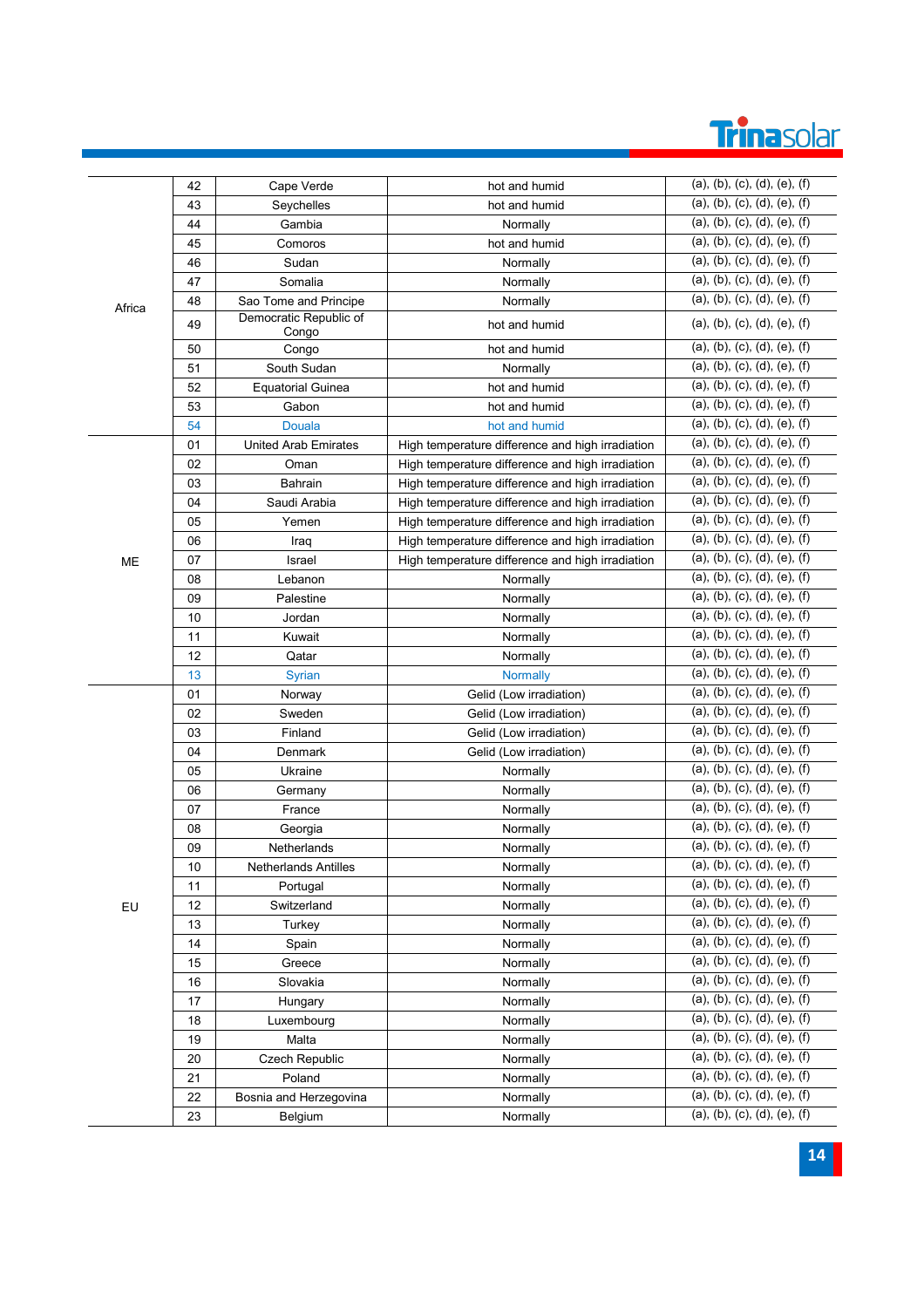|       | 24 | Austria                  | Normally                | (a), (b), (c), (d), (e), (f) |
|-------|----|--------------------------|-------------------------|------------------------------|
|       | 25 | Estonia                  | Normally                | (a), (b), (c), (d), (e), (f) |
|       | 26 | Ireland                  | Normally                | (a), (b), (c), (d), (e), (f) |
|       | 27 | New Caledonia            | Normally                | (a), (b), (c), (d), (e), (f) |
|       | 28 | United Kingdom           | Normally                | (a), (b), (c), (d), (e), (f) |
|       | 29 | Italy                    | Normally                | (a), (b), (c), (d), (e), (f) |
|       | 30 | Curacao Island           | hot and humid           | (a), (b), (c), (d), (e), (f) |
|       | 31 | <b>Bulgaria</b>          | Normally                | (a), (b), (c), (d), (e), (f) |
|       | 32 | Uzbekistan               | Normally                | (a), (b), (c), (d), (e), (f) |
|       | 33 | Kazakhstan               | Gelid (Low irradiation) | (a), (b), (c), (d), (e), (f) |
|       | 34 | <b>Cyprus</b>            | <b>Normally</b>         | (a), (b), (c), (d), (e), (f) |
| EU    | 35 | Lithuania                | <b>Normally</b>         | (a), (b), (c), (d), (e), (f) |
|       | 36 | Romania                  | Normally                | (a), (b), (c), (d), (e), (f) |
|       | 37 | Moldova                  | <b>Normally</b>         | (a), (b), (c), (d), (e), (f) |
|       | 38 | Latvia                   | <b>Normally</b>         | (a), (b), (c), (d), (e), (f) |
|       | 39 | Azerbaijan               | <b>Normally</b>         | (a), (b), (c), (d), (e), (f) |
|       | 40 | Slovenia                 | <b>Normally</b>         | (a), (b), (c), (d), (e), (f) |
|       | 41 | Albania                  | <b>Normally</b>         | (a), (b), (c), (d), (e), (f) |
|       | 42 | Montenegro               | <b>Normally</b>         | (a), (b), (c), (d), (e), (f) |
|       | 43 | North Macedonia          | <b>Normally</b>         | (a), (b), (c), (d), (e), (f) |
|       | 44 | Serbia                   | <b>Normally</b>         | (a), (b), (c), (d), (e), (f) |
|       | 45 | Croatia                  | <b>Normally</b>         | (a), (b), (c), (d), (e), (f) |
|       | 46 | Kosovo                   | <b>Normally</b>         | (a), (b), (c), (d), (e), (f) |
|       | 01 | Calcutta                 | hot and humid           | (a), (b), (c), (d), (e), (f) |
|       | 02 | Telangana                | Normally                | (a), (b), (c), (d), (e), (f) |
|       | 03 | Andhra pradesh           | Normally                | (a), (b), (c), (d), (e), (f) |
|       | 04 | Tripura                  | Normally                | (a), (b), (c), (d), (e), (f) |
|       | 05 | Kerala                   | Normally                | (a), (b), (c), (d), (e), (f) |
|       | 06 | Rajasthan                | Normally                | (a), (b), (c), (d), (e), (f) |
|       | 07 | West Bengal              | Normally                | (a), (b), (c), (d), (e), (f) |
|       | 08 | maharashtra              | Normally                | (a), (b), (c), (d), (e), (f) |
|       | 09 | uttar pradesh            | Normally                | (a), (b), (c), (d), (e), (f) |
|       | 10 | <b>Tamil Nadu</b>        | Normally                | (a), (b), (c), (d), (e), (f) |
|       | 11 | Gujarat                  | Normally                | (a), (b), (c), (d), (e), (f) |
|       | 13 | karnataka                | Normally                | (a), (b), (c), (d), (e), (f) |
|       | 14 | Madhya pradesh           | Normally                | (a), (b), (c), (d), (e), (f) |
| India | 16 | Punjab                   | Normally                | (a), (b), (c), (d), (e), (f) |
|       | 17 | Haryana                  | Normally                | (a), (b), (c), (d), (e), (f) |
|       | 18 | Delhi                    | Normally                | (a), (b), (c), (d), (e), (f) |
|       | 19 | <b>Bihar</b>             | Normally                | (a), (b), (c), (d), (e), (f) |
|       | 20 | Orissa                   | Normally                | (a), (b), (c), (d), (e), (f) |
|       | 21 | Jharkhand                | Normally                | (a), (b), (c), (d), (e), (f) |
|       | 23 | Chhattisgarh             | Normally                | (a), (b), (c), (d), (e), (f) |
|       | 24 | state of Jammu & Kashmir | Normally                | (a), (b), (c), (d), (e), (f) |
|       | 25 | Uttarakhand              | Normally                | (a), (b), (c), (d), (e), (f) |
|       | 26 | Himachal pradesh         | Normally                | (a), (b), (c), (d), (e), (f) |
|       | 27 | Goa                      | Normally                | (a), (b), (c), (d), (e), (f) |
|       | 28 | Manipur                  | Normally                | (a), (b), (c), (d), (e), (f) |
|       | 29 | Meghalaya                | Normally                | (a), (b), (c), (d), (e), (f) |
|       | 30 | Nagaland                 | Normally                | (a), (b), (c), (d), (e), (f) |
|       |    |                          |                         |                              |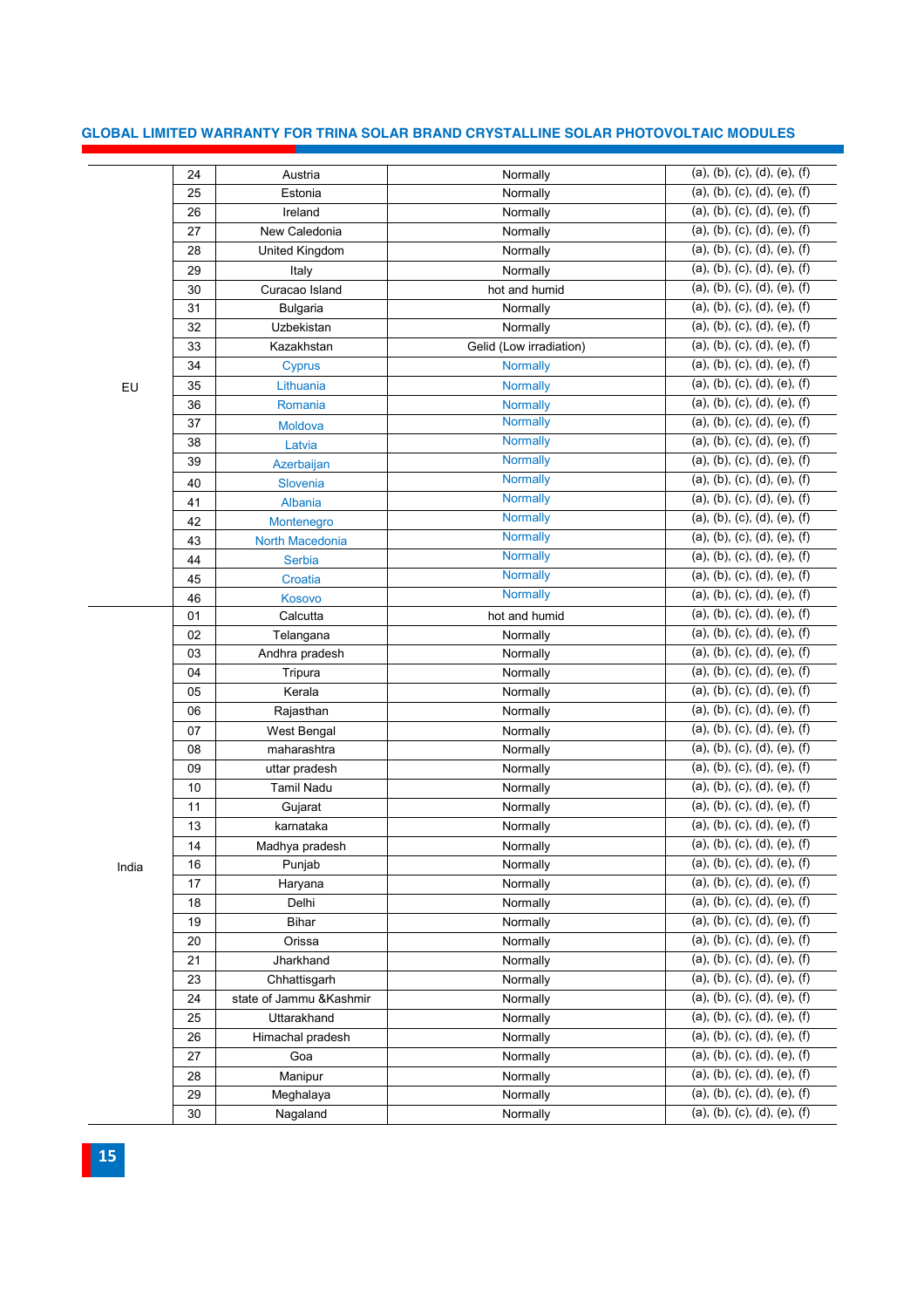

|            | 31 | Mizoram                                        |                                                                                                                                                                                                                                                                                                                                                                                                                                                                                                                               | (a), (b), (c), (d), (e), (f) |
|------------|----|------------------------------------------------|-------------------------------------------------------------------------------------------------------------------------------------------------------------------------------------------------------------------------------------------------------------------------------------------------------------------------------------------------------------------------------------------------------------------------------------------------------------------------------------------------------------------------------|------------------------------|
| India      | 32 | The state of punjab                            |                                                                                                                                                                                                                                                                                                                                                                                                                                                                                                                               | (a), (b), (c), (d), (e), (f) |
|            | 01 | Hokkaido                                       | Normally<br>Normally<br>Gelid (Low irradiation)<br>Normally<br>hot and humid<br>hot and humid<br>hot and humid<br>hot and humid<br>hot and humid<br>hot and humid<br>hot and humid<br>hot and humid<br>hot and humid<br>hot and humid<br>hot and humid<br>hot and humid<br>Normally<br>Normally<br>Normally<br>Normally<br>Normally<br>Normally<br>hot and humid<br>hot and humid<br>hot and humid<br>Normally<br>Normally<br>Normally<br>Normally<br>Normally<br>Normally<br>hot and humid<br>hot and humid<br>hot and humid | (a), (b), (c), (d), (e), (f) |
| Japan      | 02 | Except Hokkaido                                |                                                                                                                                                                                                                                                                                                                                                                                                                                                                                                                               | (a), (b), (c), (d), (e), (f) |
|            | 01 | Philippines                                    |                                                                                                                                                                                                                                                                                                                                                                                                                                                                                                                               | (a), (b), (c), (d), (e), (f) |
|            | 02 | Cambodia                                       |                                                                                                                                                                                                                                                                                                                                                                                                                                                                                                                               | (a), (b), (c), (d), (e), (f) |
|            | 03 | <b>Maldives</b>                                |                                                                                                                                                                                                                                                                                                                                                                                                                                                                                                                               | (a), (b), (c), (d), (e), (f) |
|            | 04 | Malaysia                                       |                                                                                                                                                                                                                                                                                                                                                                                                                                                                                                                               | (a), (b), (c), (d), (e), (f) |
|            | 05 | Myanmar                                        |                                                                                                                                                                                                                                                                                                                                                                                                                                                                                                                               | (a), (b), (c), (d), (e), (f) |
|            | 06 | Sri Lanka                                      |                                                                                                                                                                                                                                                                                                                                                                                                                                                                                                                               | (a), (b), (c), (d), (e), (f) |
|            | 07 | Solomon Islands                                |                                                                                                                                                                                                                                                                                                                                                                                                                                                                                                                               | (a), (b), (c), (d), (e), (f) |
|            | 08 | Thailand                                       |                                                                                                                                                                                                                                                                                                                                                                                                                                                                                                                               | (a), (b), (c), (d), (e), (f) |
|            | 09 | Singapore                                      |                                                                                                                                                                                                                                                                                                                                                                                                                                                                                                                               | (a), (b), (c), (d), (e), (f) |
| <b>ROA</b> | 10 | Indonesia                                      |                                                                                                                                                                                                                                                                                                                                                                                                                                                                                                                               | (a), (b), (c), (d), (e), (f) |
|            | 11 | Viet Nam                                       |                                                                                                                                                                                                                                                                                                                                                                                                                                                                                                                               | (a), (b), (c), (d), (e), (f) |
|            | 12 | Bengal                                         |                                                                                                                                                                                                                                                                                                                                                                                                                                                                                                                               | (a), (b), (c), (d), (e), (f) |
|            | 13 | Pakistan                                       |                                                                                                                                                                                                                                                                                                                                                                                                                                                                                                                               | (a), (b), (c), (d), (e), (f) |
|            | 14 | Korea, Republic of                             |                                                                                                                                                                                                                                                                                                                                                                                                                                                                                                                               | (a), (b), (c), (d), (e), (f) |
|            | 15 | Mongolia                                       |                                                                                                                                                                                                                                                                                                                                                                                                                                                                                                                               | (a), (b), (c), (d), (e), (f) |
|            | 16 | Nepal                                          |                                                                                                                                                                                                                                                                                                                                                                                                                                                                                                                               | (a), (b), (c), (d), (e), (f) |
|            | 17 | New Zealand                                    |                                                                                                                                                                                                                                                                                                                                                                                                                                                                                                                               | (a), (b), (c), (d), (e), (f) |
|            | 18 | Hong Kong                                      |                                                                                                                                                                                                                                                                                                                                                                                                                                                                                                                               | (a), (b), (c), (d), (e), (f) |
|            | 19 | <b>Brunei</b>                                  |                                                                                                                                                                                                                                                                                                                                                                                                                                                                                                                               | (a), (b), (c), (d), (e), (f) |
|            | 01 | North coast of Australia                       |                                                                                                                                                                                                                                                                                                                                                                                                                                                                                                                               | (a), (b), (c), (d), (e), (f) |
|            | 02 | Queensland                                     |                                                                                                                                                                                                                                                                                                                                                                                                                                                                                                                               | (a), (b), (c), (d), (e), (f) |
|            | 03 | the State of Victoria                          |                                                                                                                                                                                                                                                                                                                                                                                                                                                                                                                               | (a), (b), (c), (d), (e), (f) |
|            | 04 | Australian capital territory                   |                                                                                                                                                                                                                                                                                                                                                                                                                                                                                                                               | (a), (b), (c), (d), (e), (f) |
| AUS        | 05 | <b>New South Wales</b>                         |                                                                                                                                                                                                                                                                                                                                                                                                                                                                                                                               | (a), (b), (c), (d), (e), (f) |
|            | 06 | western australia                              |                                                                                                                                                                                                                                                                                                                                                                                                                                                                                                                               | (a), (b), (c), (d), (e), (f) |
|            | 07 | Tasmania                                       |                                                                                                                                                                                                                                                                                                                                                                                                                                                                                                                               | (a), (b), (c), (d), (e), (f) |
|            | 08 | South Australia                                |                                                                                                                                                                                                                                                                                                                                                                                                                                                                                                                               | (a), (b), (c), (d), (e), (f) |
|            | 01 | <b>Barbados</b>                                |                                                                                                                                                                                                                                                                                                                                                                                                                                                                                                                               | (a), (b), (c), (d), (e), (f) |
|            | 02 | Panama                                         |                                                                                                                                                                                                                                                                                                                                                                                                                                                                                                                               | (a), (b), (c), (d), (e), (f) |
|            | 03 | Tropical rainforest area of<br>northern Brazil |                                                                                                                                                                                                                                                                                                                                                                                                                                                                                                                               | (a), (b), (c), (d), (e), (f) |
|            | 04 | Dominican Republic                             | hot and humid                                                                                                                                                                                                                                                                                                                                                                                                                                                                                                                 | (a), (b), (c), (d), (e), (f) |
|            | 05 | Colombia                                       | hot and humid                                                                                                                                                                                                                                                                                                                                                                                                                                                                                                                 | (a), (b), (c), (d), (e), (f) |
|            | 06 | Costa Rica                                     | hot and humid                                                                                                                                                                                                                                                                                                                                                                                                                                                                                                                 | (a), (b), (c), (d), (e), (f) |
|            | 07 | Guyana                                         | hot and humid                                                                                                                                                                                                                                                                                                                                                                                                                                                                                                                 | (a), (b), (c), (d), (e), (f) |
|            | 08 | Haiti                                          | hot and humid                                                                                                                                                                                                                                                                                                                                                                                                                                                                                                                 | (a), (b), (c), (d), (e), (f) |
|            | 09 | Honduras                                       | hot and humid                                                                                                                                                                                                                                                                                                                                                                                                                                                                                                                 | (a), (b), (c), (d), (e), (f) |
| LAC        | 10 | Martinique                                     | hot and humid                                                                                                                                                                                                                                                                                                                                                                                                                                                                                                                 | (a), (b), (c), (d), (e), (f) |
|            | 11 | Peru                                           | hot and humid                                                                                                                                                                                                                                                                                                                                                                                                                                                                                                                 | (a), (b), (c), (d), (e), (f) |
|            | 12 | Argentina                                      | Normally                                                                                                                                                                                                                                                                                                                                                                                                                                                                                                                      | (a), (b), (c), (d), (e), (f) |
|            | 13 | Mexico                                         | Normally                                                                                                                                                                                                                                                                                                                                                                                                                                                                                                                      | (a), (b), (c), (d), (e), (f) |
|            | 14 | Nicaragua                                      | hot and humid                                                                                                                                                                                                                                                                                                                                                                                                                                                                                                                 | (a), (b), (c), (d), (e), (f) |
|            | 15 | El Salvador                                    | hot and humid                                                                                                                                                                                                                                                                                                                                                                                                                                                                                                                 | (a), (b), (c), (d), (e), (f) |
|            | 16 | Uruguay                                        | Normally                                                                                                                                                                                                                                                                                                                                                                                                                                                                                                                      | (a), (b), (c), (d), (e), (f) |
|            | 17 | Jamaica                                        | Normally                                                                                                                                                                                                                                                                                                                                                                                                                                                                                                                      | (a), (b), (c), (d), (e), (f) |
|            | 18 | Chile                                          | Normally                                                                                                                                                                                                                                                                                                                                                                                                                                                                                                                      | (a), (b), (c), (d), (e), (f) |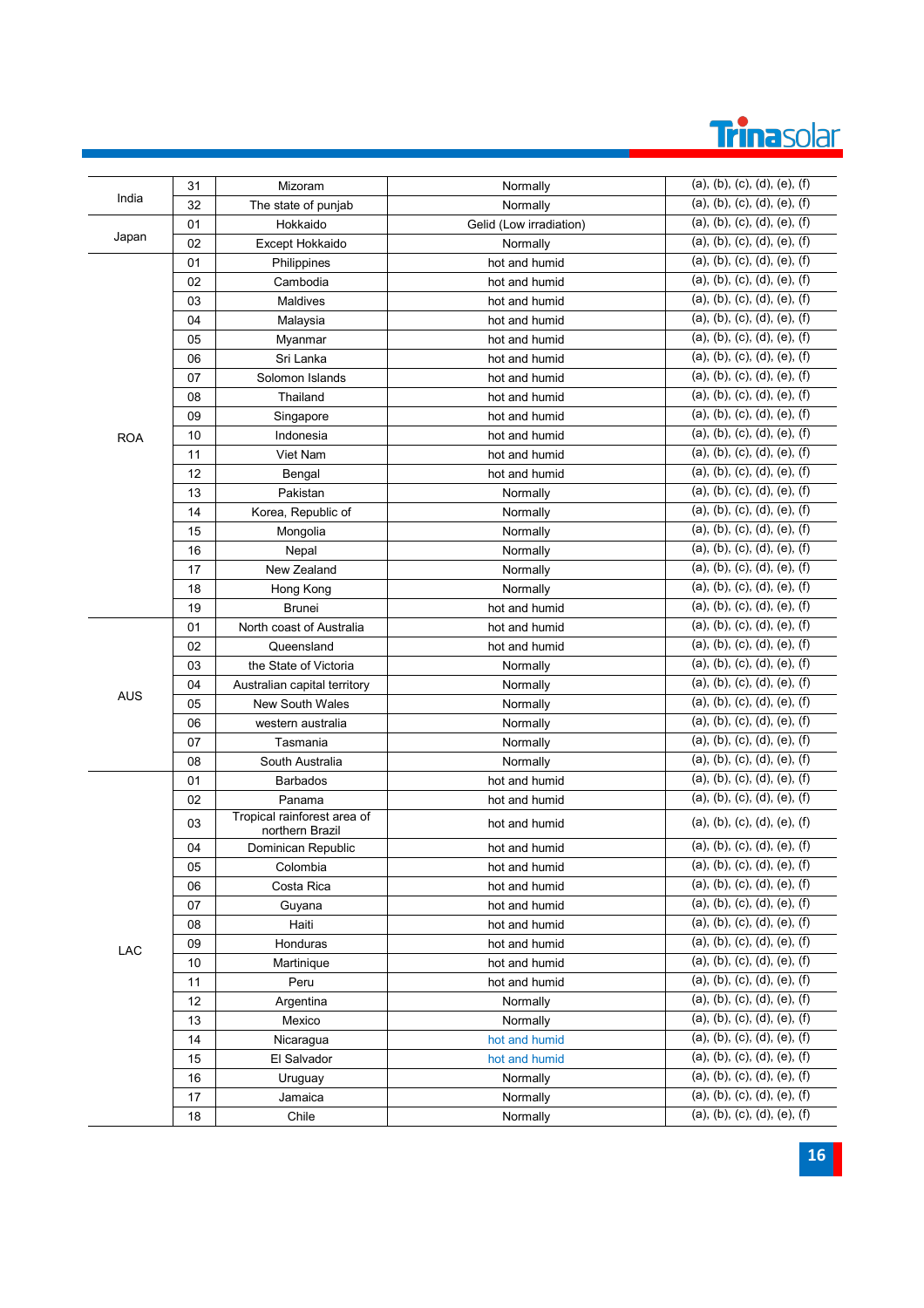|            | 19 | <b>Brazil</b> (Except tropical<br>rainforest area of northern) | Normally                                                                                                                                                                                                                                                                                                                                                                                                                                                                                                                                                                                                                                                                                   | (a), (b), (c), (d), (e), (f) |
|------------|----|----------------------------------------------------------------|--------------------------------------------------------------------------------------------------------------------------------------------------------------------------------------------------------------------------------------------------------------------------------------------------------------------------------------------------------------------------------------------------------------------------------------------------------------------------------------------------------------------------------------------------------------------------------------------------------------------------------------------------------------------------------------------|------------------------------|
|            | 20 | La Joya                                                        | Normally                                                                                                                                                                                                                                                                                                                                                                                                                                                                                                                                                                                                                                                                                   | (a), (b), (c), (d), (e), (f) |
|            | 21 | <b>Bolivia</b>                                                 | Normally                                                                                                                                                                                                                                                                                                                                                                                                                                                                                                                                                                                                                                                                                   | (a), (b), (c), (d), (e), (f) |
|            | 22 | The Republic of Guatemala                                      | hot and humid                                                                                                                                                                                                                                                                                                                                                                                                                                                                                                                                                                                                                                                                              | (a), (b), (c), (d), (e), (f) |
|            | 23 | Saint Lucia                                                    | hot and humid                                                                                                                                                                                                                                                                                                                                                                                                                                                                                                                                                                                                                                                                              | (a), (b), (c), (d), (e), (f) |
| <b>LAC</b> | 24 | <b>Bahamas</b>                                                 | hot and humid                                                                                                                                                                                                                                                                                                                                                                                                                                                                                                                                                                                                                                                                              | (a), (b), (c), (d), (e), (f) |
|            | 25 | Puerto Rico                                                    | hot and humid                                                                                                                                                                                                                                                                                                                                                                                                                                                                                                                                                                                                                                                                              | (a), (b), (c), (d), (e), (f) |
|            | 26 | Paraguay                                                       | Normally                                                                                                                                                                                                                                                                                                                                                                                                                                                                                                                                                                                                                                                                                   | (a), (b), (c), (d), (e), (f) |
|            | 27 | Caribbean Islands                                              | hot and humid                                                                                                                                                                                                                                                                                                                                                                                                                                                                                                                                                                                                                                                                              | (a), (b), (c), (d), (e), (f) |
|            | 28 | Arequipa                                                       | <b>Normally</b>                                                                                                                                                                                                                                                                                                                                                                                                                                                                                                                                                                                                                                                                            | (a), (b), (c), (d), (e), (f) |
|            | 29 | Moquegua                                                       | <b>Normally</b>                                                                                                                                                                                                                                                                                                                                                                                                                                                                                                                                                                                                                                                                            | (a), (b), (c), (d), (e), (f) |
|            | 01 | Hainan                                                         | hot and humid                                                                                                                                                                                                                                                                                                                                                                                                                                                                                                                                                                                                                                                                              | (a), (b), (c), (d), (e), (f) |
|            | 02 | Inner Mongolia                                                 | Gelid (Low irradiation)                                                                                                                                                                                                                                                                                                                                                                                                                                                                                                                                                                                                                                                                    | (a), (b), (c), (d), (e), (f) |
|            | 03 | Sinkiang                                                       | High temperature difference and high irradiation                                                                                                                                                                                                                                                                                                                                                                                                                                                                                                                                                                                                                                           | (a), (b), (c), (d), (e), (f) |
|            | 04 | Tibet                                                          | High temperature difference and high irradiation                                                                                                                                                                                                                                                                                                                                                                                                                                                                                                                                                                                                                                           | (a), (b), (c), (d), (e), (f) |
|            | 05 | Golmud                                                         |                                                                                                                                                                                                                                                                                                                                                                                                                                                                                                                                                                                                                                                                                            | (a), (b), (c), (d), (e), (f) |
|            | 06 | Gansu                                                          |                                                                                                                                                                                                                                                                                                                                                                                                                                                                                                                                                                                                                                                                                            | (a), (b), (c), (d), (e), (f) |
|            | 07 | Heilongjiang                                                   |                                                                                                                                                                                                                                                                                                                                                                                                                                                                                                                                                                                                                                                                                            | (a), (b), (c), (d), (e), (f) |
|            | 08 | Jilin                                                          |                                                                                                                                                                                                                                                                                                                                                                                                                                                                                                                                                                                                                                                                                            | (a), (b), (c), (d), (e), (f) |
|            | 09 | Anhui                                                          |                                                                                                                                                                                                                                                                                                                                                                                                                                                                                                                                                                                                                                                                                            | (a), (b), (c), (d), (e), (f) |
|            | 10 | Hebei                                                          |                                                                                                                                                                                                                                                                                                                                                                                                                                                                                                                                                                                                                                                                                            | (a), (b), (c), (d), (e), (f) |
|            | 11 | Jiangsu                                                        |                                                                                                                                                                                                                                                                                                                                                                                                                                                                                                                                                                                                                                                                                            | (a), (b), (c), (d), (e), (f) |
|            | 12 | Fujian                                                         |                                                                                                                                                                                                                                                                                                                                                                                                                                                                                                                                                                                                                                                                                            | (a), (b), (c), (d), (e), (f) |
|            | 13 | Yunnan                                                         |                                                                                                                                                                                                                                                                                                                                                                                                                                                                                                                                                                                                                                                                                            | (a), (b), (c), (d), (e), (f) |
|            | 14 | Szechwan                                                       |                                                                                                                                                                                                                                                                                                                                                                                                                                                                                                                                                                                                                                                                                            | (a), (b), (c), (d), (e), (f) |
|            | 15 | Ningxia                                                        |                                                                                                                                                                                                                                                                                                                                                                                                                                                                                                                                                                                                                                                                                            | (a), (b), (c), (d), (e), (f) |
| <b>CHN</b> | 16 | Guizhou                                                        |                                                                                                                                                                                                                                                                                                                                                                                                                                                                                                                                                                                                                                                                                            | (a), (b), (c), (d), (e), (f) |
|            | 17 | Shanxi                                                         |                                                                                                                                                                                                                                                                                                                                                                                                                                                                                                                                                                                                                                                                                            | (a), (b), (c), (d), (e), (f) |
|            | 18 | Henan                                                          |                                                                                                                                                                                                                                                                                                                                                                                                                                                                                                                                                                                                                                                                                            | (a), (b), (c), (d), (e), (f) |
|            | 19 | Hubei                                                          |                                                                                                                                                                                                                                                                                                                                                                                                                                                                                                                                                                                                                                                                                            | (a), (b), (c), (d), (e), (f) |
|            | 20 | Hunan                                                          |                                                                                                                                                                                                                                                                                                                                                                                                                                                                                                                                                                                                                                                                                            | (a), (b), (c), (d), (e), (f) |
|            | 21 | Guangdong                                                      |                                                                                                                                                                                                                                                                                                                                                                                                                                                                                                                                                                                                                                                                                            | (a), (b), (c), (d), (e), (f) |
|            | 22 | Guangxi                                                        | High temperature difference and high irradiation<br>High temperature difference and high irradiation<br>Gelid (Low irradiation)<br>Gelid (Low irradiation)<br>Normally<br>Normally<br>Normally<br>Normally<br>Normally<br>Normally<br>Normally<br>Normally<br>Normally<br>Normally<br>Normally<br>Normally<br>Normally<br>Normally<br>Normally<br>Normally<br>Normally<br>Normally<br>Normally<br>Normally<br>Normally<br>Normally<br>Normally<br>hot and humid<br>High temperature difference and high irradiation<br>High temperature difference and high irradiation<br>High temperature difference and high irradiation<br>Gelid (Low irradiation)<br>Normally<br>Normally<br>Normally | (a), (b), (c), (d), (e), (f) |
|            | 23 | Liaoning                                                       |                                                                                                                                                                                                                                                                                                                                                                                                                                                                                                                                                                                                                                                                                            | (a), (b), (c), (d), (e), (f) |
|            | 24 | Shanghai                                                       |                                                                                                                                                                                                                                                                                                                                                                                                                                                                                                                                                                                                                                                                                            | (a), (b), (c), (d), (e), (f) |
|            | 25 | Tianjin                                                        |                                                                                                                                                                                                                                                                                                                                                                                                                                                                                                                                                                                                                                                                                            | (a), (b), (c), (d), (e), (f) |
|            | 26 | Jiangxi                                                        |                                                                                                                                                                                                                                                                                                                                                                                                                                                                                                                                                                                                                                                                                            | (a), (b), (c), (d), (e), (f) |
|            | 27 | Shaanxi                                                        |                                                                                                                                                                                                                                                                                                                                                                                                                                                                                                                                                                                                                                                                                            | (a), (b), (c), (d), (e), (f) |
|            | 28 | Shandong                                                       |                                                                                                                                                                                                                                                                                                                                                                                                                                                                                                                                                                                                                                                                                            | (a), (b), (c), (d), (e), (f) |
|            | 29 | Chongqing                                                      |                                                                                                                                                                                                                                                                                                                                                                                                                                                                                                                                                                                                                                                                                            | (a), (b), (c), (d), (e), (f) |
|            | 30 | Beijing                                                        |                                                                                                                                                                                                                                                                                                                                                                                                                                                                                                                                                                                                                                                                                            | (a), (b), (c), (d), (e), (f) |
|            | 31 | Zhejiang                                                       |                                                                                                                                                                                                                                                                                                                                                                                                                                                                                                                                                                                                                                                                                            | (a), (b), (c), (d), (e), (f) |
|            | 01 | Florida                                                        |                                                                                                                                                                                                                                                                                                                                                                                                                                                                                                                                                                                                                                                                                            | (a), (b), (c), (d), (e), (f) |
|            | 02 | California                                                     |                                                                                                                                                                                                                                                                                                                                                                                                                                                                                                                                                                                                                                                                                            | (a), (b), (c), (d), (e), (f) |
|            | 03 | Arizona                                                        |                                                                                                                                                                                                                                                                                                                                                                                                                                                                                                                                                                                                                                                                                            | (a), (b), (c), (d), (e), (f) |
|            | 04 | Texas                                                          |                                                                                                                                                                                                                                                                                                                                                                                                                                                                                                                                                                                                                                                                                            | (a), (b), (c), (d), (e), (f) |
| <b>USA</b> | 05 | Alaska                                                         |                                                                                                                                                                                                                                                                                                                                                                                                                                                                                                                                                                                                                                                                                            | (a), (b), (c), (d), (e), (f) |
|            | 06 | Massachusetts                                                  |                                                                                                                                                                                                                                                                                                                                                                                                                                                                                                                                                                                                                                                                                            | (a), (b), (c), (d), (e), (f) |
|            | 07 | New Jersey                                                     |                                                                                                                                                                                                                                                                                                                                                                                                                                                                                                                                                                                                                                                                                            | (a), (b), (c), (d), (e), (f) |
|            | 08 | North Carolina                                                 |                                                                                                                                                                                                                                                                                                                                                                                                                                                                                                                                                                                                                                                                                            | (a), (b), (c), (d), (e), (f) |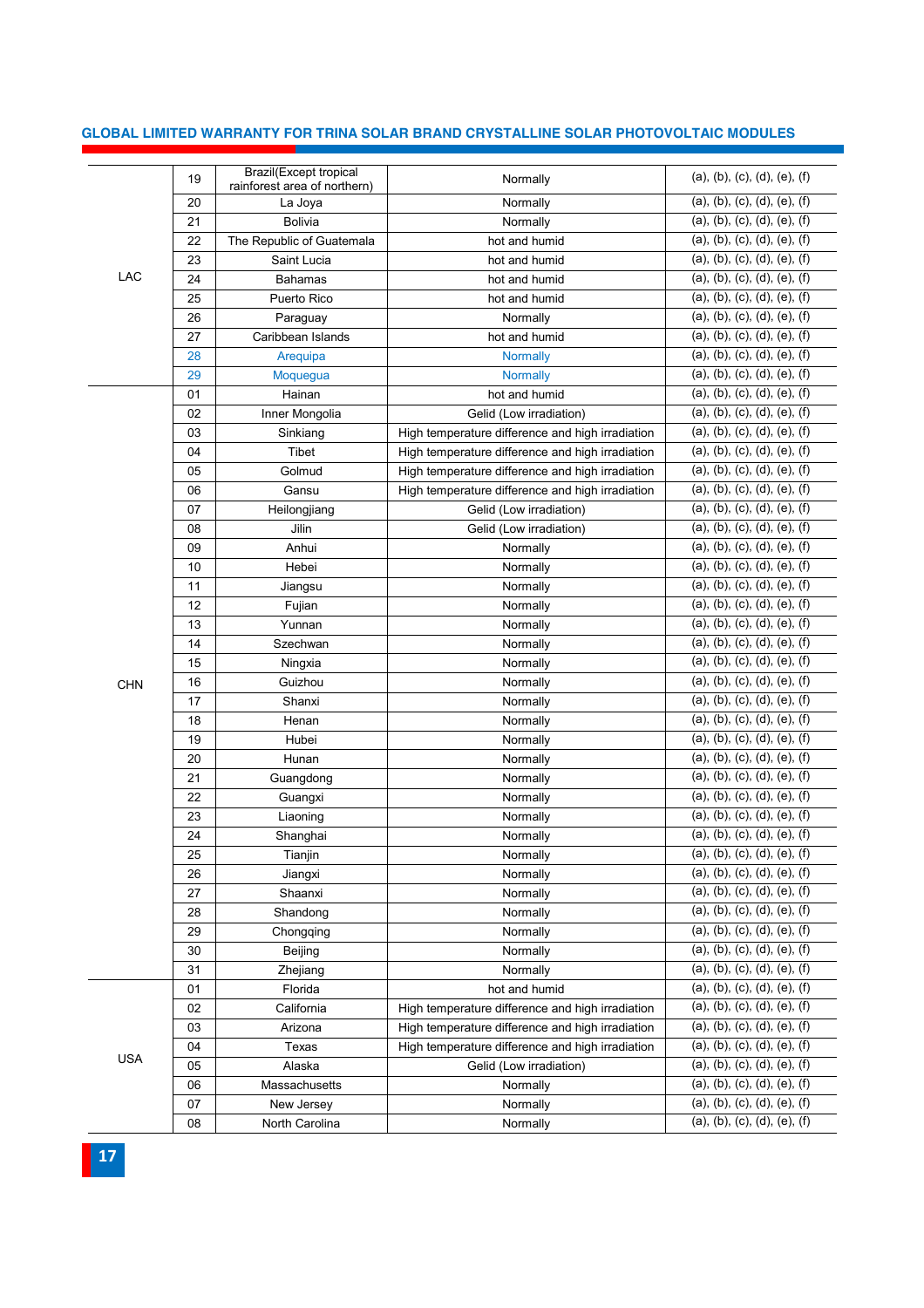

|            | 09 | New Canaan     | Normally                | (a), (b), (c), (d), (e), (f) |
|------------|----|----------------|-------------------------|------------------------------|
|            | 10 | New York       | Normally                | (a), (b), (c), (d), (e), (f) |
|            | 11 | Hawaii         | hot and humid           | (a), (b), (c), (d), (e), (f) |
|            | 12 | Montana        | Normally                | (a), (b), (c), (d), (e), (f) |
|            | 13 | Nebraska       | Normally                | (a), (b), (c), (d), (e), (f) |
|            | 14 | Nevada         | Normally                | (a), (b), (c), (d), (e), (f) |
|            | 15 | New Hampshire  | Normally                | (a), (b), (c), (d), (e), (f) |
|            | 16 | New Mexico     | Normally                | (a), (b), (c), (d), (e), (f) |
|            | 17 | North Dakota   | Normally                | (a), (b), (c), (d), (e), (f) |
|            | 18 | Ohio           | Normally                | (a), (b), (c), (d), (e), (f) |
|            | 19 | Oklahoma       | Normally                | (a), (b), (c), (d), (e), (f) |
|            | 20 | Oregon         | Normally                | (a), (b), (c), (d), (e), (f) |
|            | 21 | Pennsylvania   | Normally                | (a), (b), (c), (d), (e), (f) |
|            | 22 | Rhode Island   | Normally                | (a), (b), (c), (d), (e), (f) |
|            | 23 | South Dakota   | Normally                | (a), (b), (c), (d), (e), (f) |
|            | 24 | Tennessee      | Normally                | (a), (b), (c), (d), (e), (f) |
|            | 25 | Utah           | Normally                | (a), (b), (c), (d), (e), (f) |
|            | 26 | Vermont        | Normally                | (a), (b), (c), (d), (e), (f) |
|            | 27 | Virginia       | Normally                | (a), (b), (c), (d), (e), (f) |
|            | 28 | Washington     | Normally                | (a), (b), (c), (d), (e), (f) |
|            | 29 | West Virginia  | Normally                | (a), (b), (c), (d), (e), (f) |
| <b>USA</b> | 30 | Wisconsin      | Normally                | (a), (b), (c), (d), (e), (f) |
|            | 31 | Wyoming        | Normally                | (a), (b), (c), (d), (e), (f) |
|            | 32 | Alabama        | Normally                | (a), (b), (c), (d), (e), (f) |
|            | 33 | Arkansas       | Normally                | (a), (b), (c), (d), (e), (f) |
|            | 34 | Colorado       | Normally                | (a), (b), (c), (d), (e), (f) |
|            | 35 | Connecticut    | Normally                | (a), (b), (c), (d), (e), (f) |
|            | 36 | Delaware       | Normally                | (a), (b), (c), (d), (e), (f) |
|            | 37 | Georgia state  | Normally                | (a), (b), (c), (d), (e), (f) |
|            | 38 | Idaho          | Normally                | (a), (b), (c), (d), (e), (f) |
|            | 39 | Illinois       | Normally                | (a), (b), (c), (d), (e), (f) |
|            | 40 | Indiana        | Normally                | (a), (b), (c), (d), (e), (f) |
|            | 41 | lowa           | Normally                | (a), (b), (c), (d), (e), (f) |
|            | 42 | Kansas         | Normally                | (a), (b), (c), (d), (e), (f) |
|            | 43 | Kentucky       | Normally                | (a), (b), (c), (d), (e), (f) |
|            | 44 | Lousiana       | Normally                | (a), (b), (c), (d), (e), (f) |
|            | 45 | Maine          | Normally                | (a), (b), (c), (d), (e), (f) |
|            | 46 | Maryland       | Normally                | (a), (b), (c), (d), (e), (f) |
|            | 47 | Michigan       | Normally                | (a), (b), (c), (d), (e), (f) |
|            | 48 | Minnesota      | Normally                | (a), (b), (c), (d), (e), (f) |
|            | 49 | Mississippi    | Normally                | (a), (b), (c), (d), (e), (f) |
|            | 50 | Missouri       | Normally                | (a), (b), (c), (d), (e), (f) |
|            | 51 | South Carolina | <b>Normally</b>         | (a), (b), (c), (d), (e), (f) |
| Canada     | 01 | Canada         | Gelid (Low irradiation) | (a), (b), (c), (d), (e), (f) |
| Russia     | 01 | Russia         | Gelid (Low irradiation) | (a), (b), (c), (d), (e), (f) |
| Armenia    | 01 | Yerevan        | Normally                | (a), (b), (c), (d), (e), (f) |
|            |    |                |                         |                              |

TS - M -2137